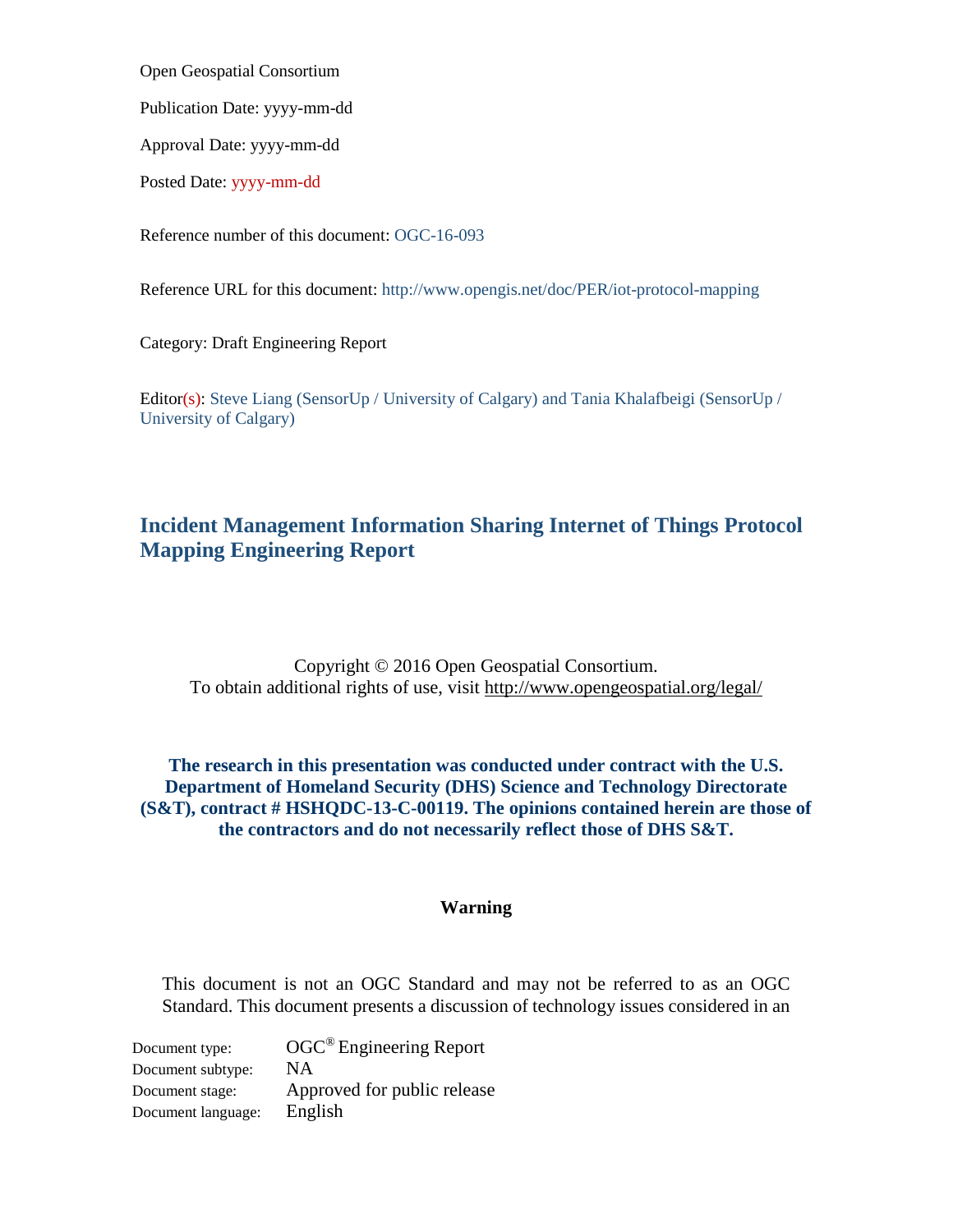initiative of the OGC Interoperability Program. The content is subject to change without notice. The content of this document does not represent an official position of the OGC.

#### License Agreement

Permission is hereby granted by the Open Geospatial Consortium, ("Licensor"), free of charge and subject to the terms set forth below, to any person obtaining a copy of this Intellectual Property and any associated documentation, to deal in the Intellectual Property without restriction (except as set forth below), including without limitation the rights to implement, use, copy, modify, merge, publish, distribute, and/or sublicense copies of the Intellectual Property, and to permit persons to whom the Intellectual Property is furnished to do so, provided that all copyright notices on the intellectual property are retained intact and that each person to whom the Intellectual Property is furnished receives the Intellectual Property subject to the terms of this Agreement.

If you modify the Intellectual Property, all copies of the modified Intellectual Property must include, in addition to the above copyright notice, a notice that the Intellectual Property includes modifications that have not been approved or adopted by LICENSOR.

THIS LICENSE IS A COPYRIGHT LICENSE ONLY, AND DOES NOT CONVEY ANY RIGHTS UNDER ANY PATENTS THAT MAY BE IN FORCE ANYWHERE IN THE WORLD.

THE INTELLECTUAL PROPERTY IS PROVIDED "AS IS", WITHOUT WARRANTY OF ANY KIND, EXPRESS OR IMPLIED, INCLUDING BUT NOT LIMITED TO THE WARRANTIES OF MERCHANTABILITY, FITNESS FOR A PARTICULAR PURPOSE, AND NONINFRINGEMENT OF THIRD PARTY RIGHTS. THE COPYRIGHT HOLDER OR HOLDERS INCLUDED IN THIS NOTICE DO NOT WARRANT THAT THE FUNCTIONS CONTAINED IN THE INTELLECTUAL PROPERTY WILL MEET YOUR REQUIREMENTS OR THAT THE OPERATION OF THE INTELLECTUAL PROPERTY WILL BE UNINTERRUPTED OR ERROR FREE. ANY USE OF THE INTELLECTUAL PROPERTY SHALL BE MADE ENTIRELY AT THE USER'S OWN RISK. IN NO EVENT SHALL THE COPYRIGHT HOLDER OR ANY CONTRIBUTOR OF INTELLECTUAL PROPERTY RIGHTS TO THE INTELLECTUAL PROPERTY BE LIABLE FOR ANY CLAIM, OR ANY DIRECT, SPECIAL, INDIRECT OR CONSEQUENTIAL DAMAGES, OR ANY DAMAGES WHATSOEVER RESULTING FROM ANY ALLEGED INFRINGEMENT OR ANY LOSS OF USE, DATA OR PROFITS, WHETHER IN AN ACTION OF CONTRACT, NEGLIGENCE OR UNDER ANY OTHER LEGAL THEORY, ARISING OUT OF OR IN CONNECTION WITH THE IMPLEMENTATION, USE, COMMERCIALIZATION OR PERFORMANCE OF THIS INTELLECTUAL PROPERTY.

This license is effective until terminated. You may terminate it at any time by destroying the Intellectual Property together with all copies in any form. The license will also terminate if you fail to comply with any term or condition of this Agreement. Except as provided in the following sentence, no such termination of this license shall require the termination of any third party end-user sublicense to the Intellectual Property which is in force as of the date of notice of such termination. In addition, should the Intellectual Property, or the operation of the Intellectual Property, infringe, or in LICENSOR's sole opinion be likely to infringe, any patent, copyright, trademark or other right of a third party, you agree that LICENSOR, in its sole discretion, may terminate this license without any compensation or liability to you, your licensees or any other party. You agree upon termination of any kind to destroy or cause to be destroyed the Intellectual Property together with all copies in any form, whether held by you or by any third party.

Except as contained in this notice, the name of LICENSOR or of any other holder of a copyright in all or part of the Intellectual Property shall not be used in advertising or otherwise to promote the sale, use or other dealings in this Intellectual Property without prior written authorization of LICENSOR or such copyright holder. LICENSOR is and shall at all times be the sole entity that may authorize you or any third party to use certification marks, trademarks or other special designations to indicate compliance with any LICENSOR standards or specifications.

This Agreement is governed by the laws of the Commonwealth of Massachusetts. The application to this Agreement of the United Nations Convention on Contracts for the International Sale of Goods is hereby expressly excluded. In the event any provision of this Agreement shall be deemed unenforceable, void or invalid, such provision shall be modified so as to make it valid and enforceable, and as so modified the entire Agreement shall remain in full force and effect. No decision, action or inaction by LICENSOR shall be construed to be a waiver of any rights or remedies available to it.

None of the Intellectual Property or underlying information or technology may be downloaded or otherwise exported or reexported in violation of U.S. export laws and regulations. In addition, you are responsible for complying with any local laws in your jurisdiction which may impact your right to import, export or use the Intellectual Property, and you represent that you have complied with any regulations or registration procedures required by applicable law to make this license enforceable.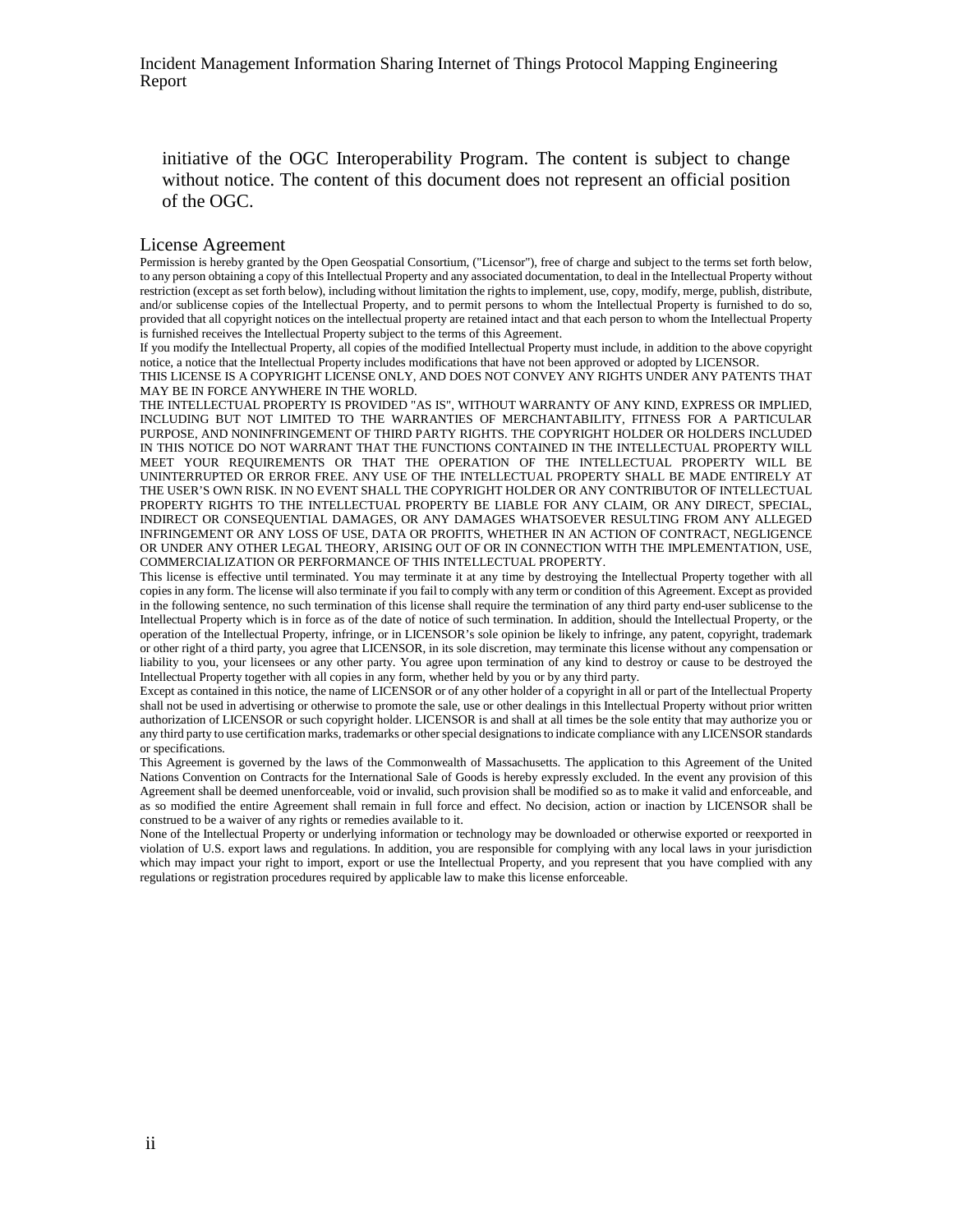#### **Contents** Page

# Table of Contents

|                                                                  | Incident Management Information Sharing Internet of Things Protocol Mapping  |  |
|------------------------------------------------------------------|------------------------------------------------------------------------------|--|
|                                                                  |                                                                              |  |
|                                                                  |                                                                              |  |
|                                                                  | Incident Management Information Sharing (IMIS) Internet of Things Sensor Hub |  |
| $\mathbf{1}$<br>1.1<br>1.2<br>1.3<br>1.4<br>1.5                  |                                                                              |  |
| $\overline{2}$                                                   |                                                                              |  |
|                                                                  |                                                                              |  |
| 3                                                                |                                                                              |  |
| $\overline{4}$<br>4.1<br>4.2<br>5                                |                                                                              |  |
| 5.1<br>5.2                                                       |                                                                              |  |
| 6<br>6.1<br>6.1.1<br>6.1.2<br>6.1.3<br>6.2                       | SensorUp mBed SDK - Temperature Sensor (ZigBee to Ethernet)10                |  |
| 6.2.1<br>6.2.2<br>6.2.3<br>6.3<br>6.3.1<br>6.3.2<br>6.3.3<br>6.4 | SensorUp Linkit ONE Software Development Kit - Environmental Sensor  12      |  |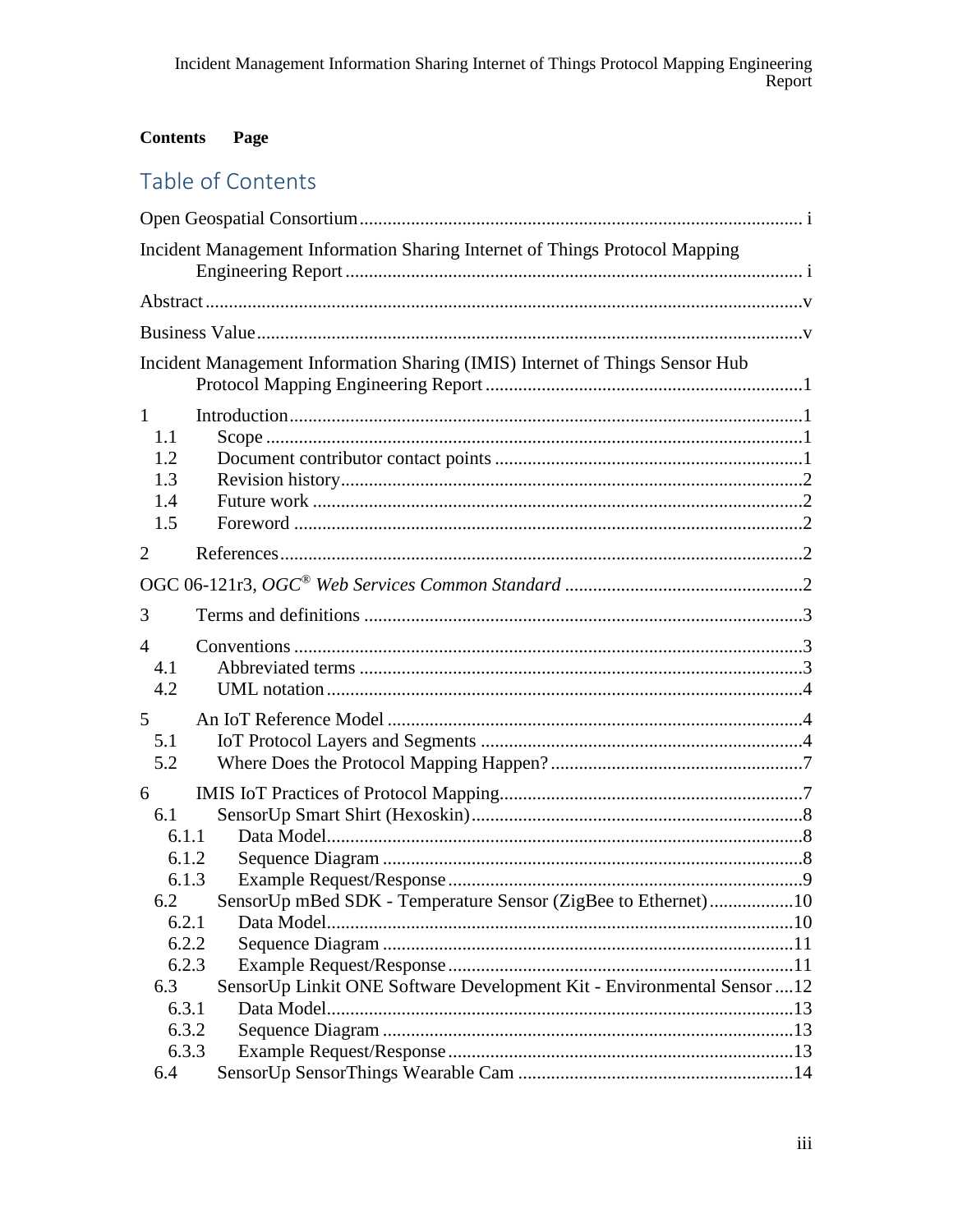| 6.4.1 |                                                              |  |
|-------|--------------------------------------------------------------|--|
| 6.4.2 |                                                              |  |
| 6.4.3 |                                                              |  |
| 6.5   |                                                              |  |
| 6.5.1 |                                                              |  |
| 6.5.2 |                                                              |  |
| 6.5.3 |                                                              |  |
| 6.6   | Open Sensor Hub (OSH)-enabled Unmanned Aerial System (UAS)19 |  |
|       |                                                              |  |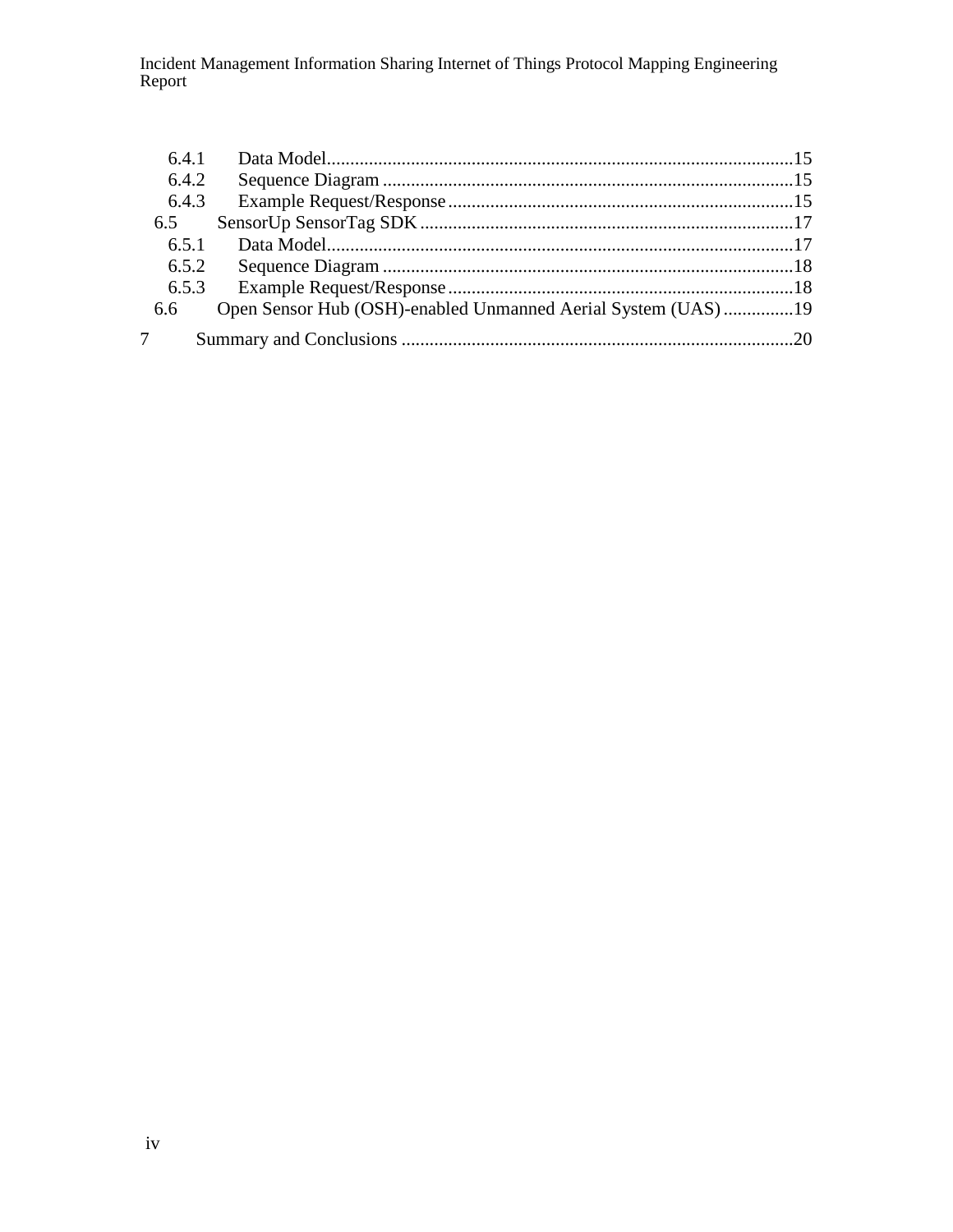### <span id="page-4-0"></span>**Abstract**

The IMIS Internet of Things (IoT) Pilot established the following objectives:

- Apply OGC principles and practices for collaborative development to existing standards and technology in order to prototype an Internet of Things (IoT) approach to sensor use for incident management.
- Employ an agile methodology for collaborative development of system designs, specifications, software and hardware components of an IoT-inspired IMIS sensor capability
- Develop a distributed computing architecture and design practices to integrate OGC Sensor Web Enablement (SWE) standards with IoT principles and technologies to improve both the agility and consistency of sensor networks.
- Document the Pilot achievements and lessons learned in engineering reports and demonstrate them in a realistic incident management scenario

This engineering report details Pilot experiences in connecting a variety of local communications protocols and message formats supported by low-cost sensor devices with OGC SWE Web services published globally over IP networks. It describes the Sensor Hub approach taken to support these connections and the mappings from one protocol to another required to develop integrated SWE-IoT networks.

<span id="page-4-1"></span>The Incident Management Information Sharing Internet of Things (IoT) Pilot Protocol Mapping Engineering Report established the following objectives:

### **Business Value**

The IMIS IoT Pilot aimed to develop, test and demonstrate the use of networked sensor technologies in a realistic emergency incident management scenario developed in collaboration with DHS S&T sponsors and first responder stakeholders. The Pilot demonstrated an Internet of Things (IoT) and standards-based approach to sensor use for incident management in order to establish a roadmap for industry adoption of sensor device and information sharing products that both work together and vigorously compete to provide first responders with new capabilities.

Prototype capabilities introducing new opportunities for industry and government business value included ad hoc, nearly automatic local sensor deployment combined with global discovery and access to sensor information, alerts, and visualizations. They also included location tracking and georeferencing of sensor observations as well as publication in common formats for wide use in computer aided dispatch, emergency operations center, and geographic information systems, as well as on a range of mobile devices. The scalability of the capabilities developed in the Pilot provide opportunities for industry to develop a wide range of products that work together across platforms and technologies. They also provide opportunities for each public safety organization to procure, deploy, and maintain valuable capabilities that are sized appropriately for their size, role, and budget.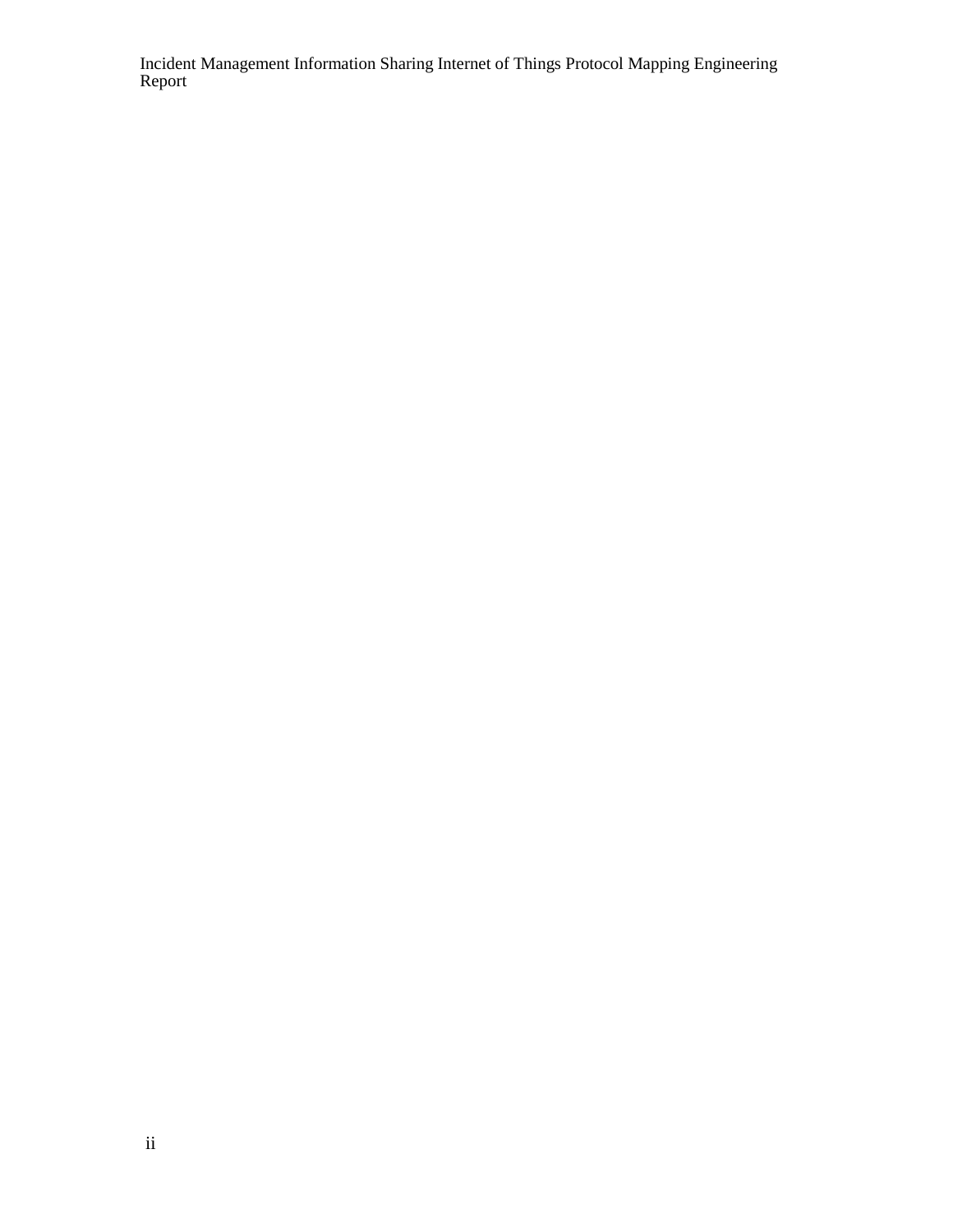#### <span id="page-6-1"></span><span id="page-6-0"></span>**1 Introduction**

#### <span id="page-6-2"></span>**1.1 Scope**

This engineering report describes various mechanisms implemented in Sensor Hub (S-Hub) components to mediate between heterogeneous Internet of Things (IoT) sensing devices and Open Geospatial Consortium (OGC) standards-based information services such as SensorThings API (STA) and Sensor Observation Services (SOS). The report describes IoT sensor and S-Hub implementations for the OGC Incident Management Information Sharing (IMIS) Internet of Things (IoT) Pilot project [\(http://www.opengeospatial.org/projects/initiatives/imisiot\).](http://www.opengeospatial.org/projects/initiatives/imisiot)) The Pilot Architecture Engineering Report (OGC 16-014r2) presents an overall description of the project and a general architecture; the Pilot Profile Recommendations Engineering Report (OGC 15-118) describes the adaptation of OGC services to IoT sensor deployment. This document focuses on the interactions between IoT sensors and OGC sensor web services (*i.e.*, STA or SOS). The interactions consist of mappings or conversions from the local protocols used by IoT sensor devices to global OGC Web services and vice versa. In this engineering report, the term 'protocol mapping' represents these interactions, often carried out by specific Sensor Hub components (S-Hubs). The protocol mapping can be further divided into two layers: (1) the interfaces and communication protocols and (2) the messages exchanged between the interfaces on top of those protocols. The implementations of these two layer components are be detailed for various sensors deployed as part of the IMIS IoT pilot.

#### <span id="page-6-3"></span>**1.2 Document contributor contact points**

| <b>Name</b>        | Organization                     |
|--------------------|----------------------------------|
| <b>Steve Liang</b> | SensorUp / University of Calgary |
| Tania Khalafbeigi  | SensorUp / University of Calgary |
| Josh Lieberman     | Tumbling Walls                   |

All questions regarding this document should be directed to the editors or the contributors: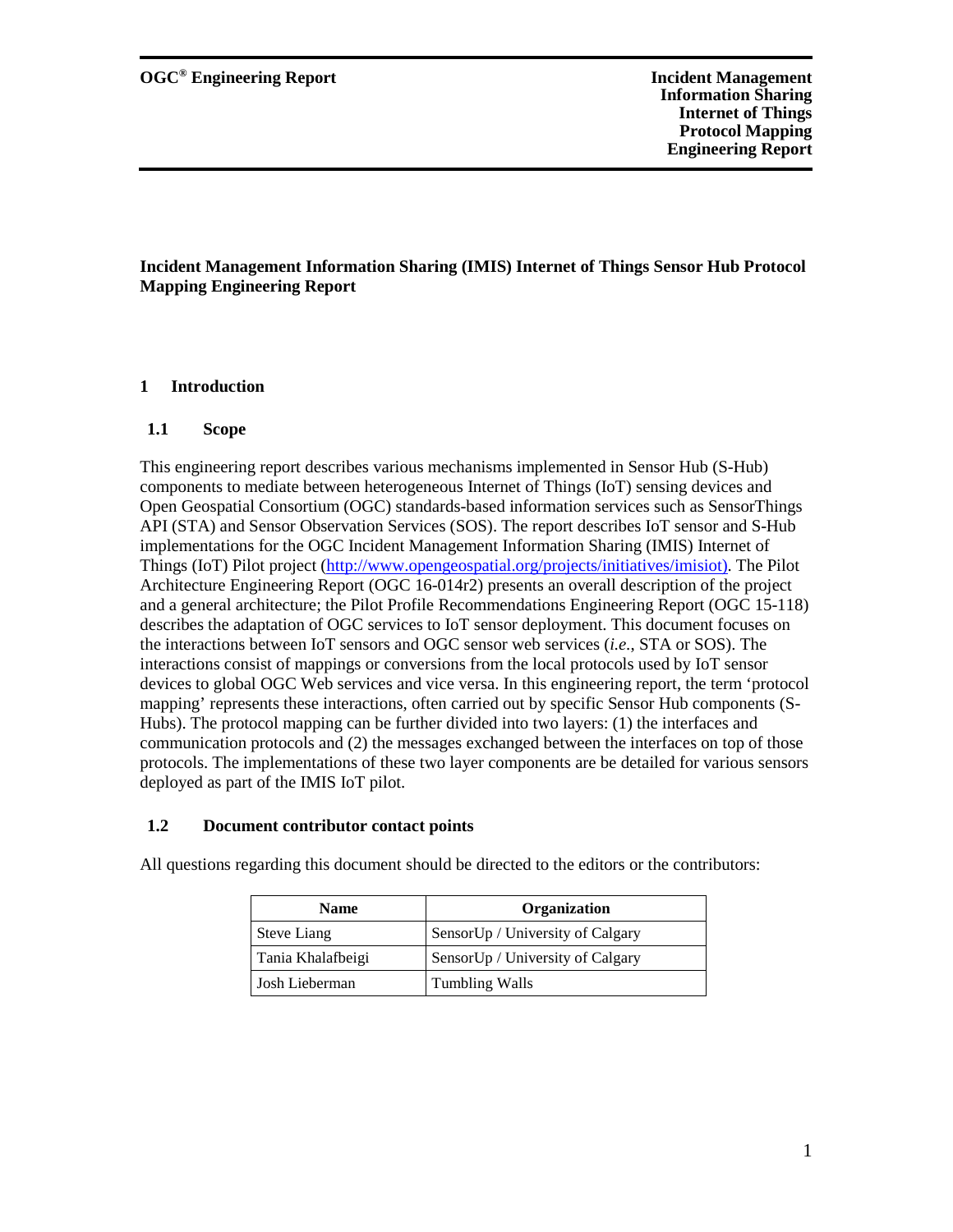### <span id="page-7-0"></span>**1.3 Revision history**

| Date       | <b>Release</b> | <b>Editor</b>                                      | <b>Primary clauses</b><br>modified | <b>Description</b>     |
|------------|----------------|----------------------------------------------------|------------------------------------|------------------------|
| 2015-11-05 | 0.1            | <b>Steve</b><br>Liang,<br>Tania<br>Khalefb<br>eigi | All                                | Document initialized   |
| 2016-06-02 | 0.9            | <b>Steve</b><br>Liang,<br>Tania<br>Khalefb<br>eigi | All                                | First complete version |
| 2016-08-10 | 1.0            | Joshua<br>Lieberm<br>an                            | All                                | Clean up and editorial |

### <span id="page-7-1"></span>**1.4 Future work**

This ER is intended to protocol mapping / conversion practices in support of OGC sensor web standards. As these practices mature, future specifications and standards should take them into account in order to improve SWE-IoT interoperability.

### <span id="page-7-2"></span>**1.5 Foreword**

Attention is drawn to the possibility that some of the elements of this document may be the subject of patent rights. The Open Geospatial Consortium shall not be held responsible for identifying any or all such patent rights.

Recipients of this document are requested to submit, with their comments, notification of any relevant patent claims or other intellectual property rights of which they may be aware that might be infringed by any implementation of the standard set forth in this document, and to provide supporting documentation.

### <span id="page-7-3"></span>**2 References**

<span id="page-7-4"></span>The following documents are referenced directly or indirectly in this document. For dated references, subsequent amendments to, or revisions of, any of these publications do not apply. For undated references, the latest edition of the normative document referred to applies. OGC 06-121r3, *OGC® Web Services Common Standard*  OGC 06-042, *OGC® Web Map Service (WMS)* OGC 07-006r1, *OGC® Catalogue Services* OGC 08-094r1, *OGC® SWE Common Data Model* OGC 09-001, *OGC® SWE Service Model*  OGC 09-025r2, *OGC® Web Feature Service (WFS)*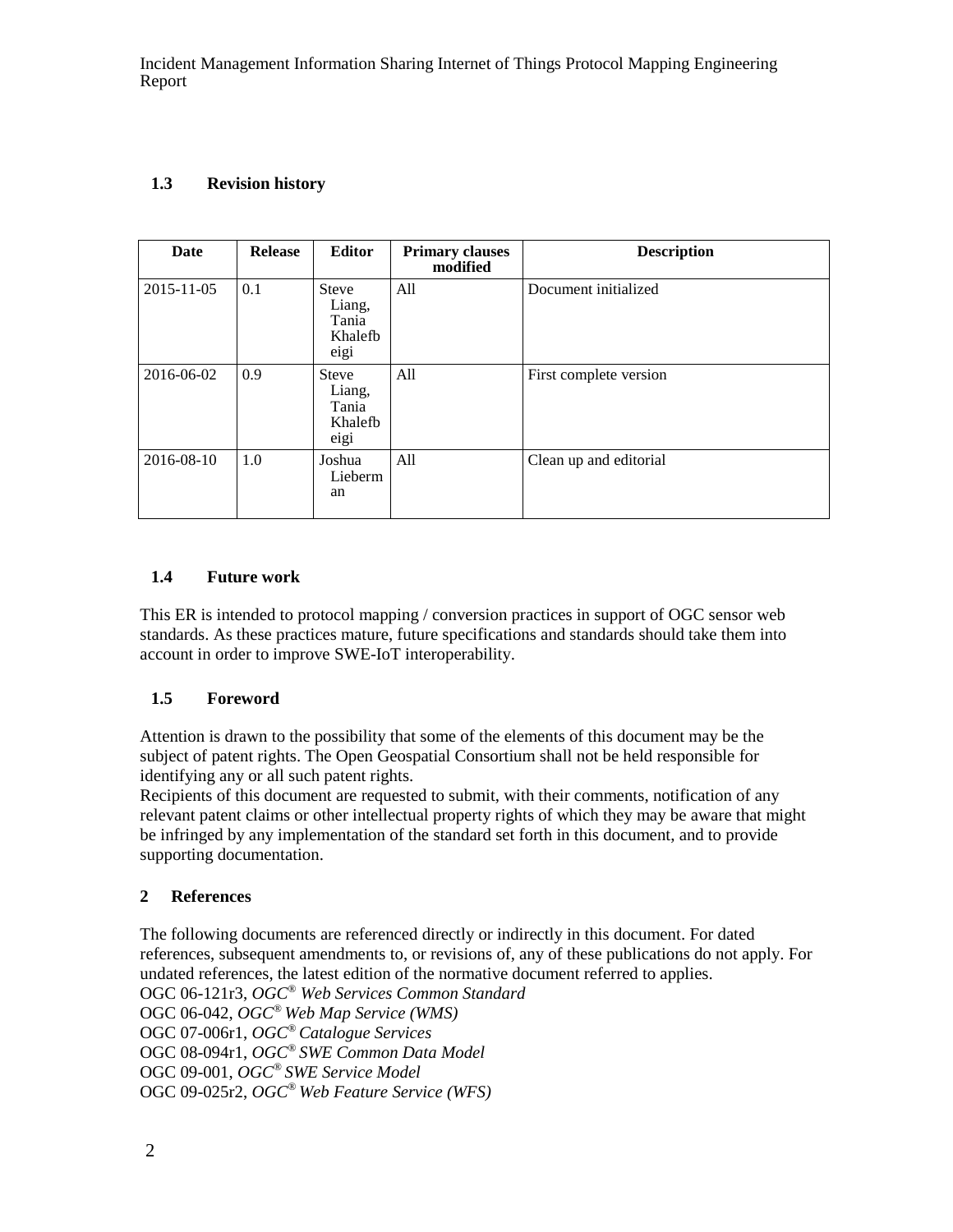OGC 10-025r1, *OGC® Observations and Measurements (O&M) - XML Implementation* OGC 12-000, *OGC® Sensor Model Language (SensorML)* OGC 12-006, *OGC® Sensor Observation Service (SOS)* OGC 14-065, *OGC® Web Processing Service (WPS)* OGC 15-078r3*, OGC Sensor Things API (STA)* ITU-T Y.2060*, Overview of the Internet of things, June 2012* ISO/IEC IS 29182-3, Information technology — Sensor Networks: Sensor Network Reference Architecture (SNRA) — Part 3: Reference Architecture Views

NOTE This OWS Common Standard contains a list of normative references that are also applicable to this Implementation Standard.

### <span id="page-8-0"></span>**3 Terms and definitions**

For the purposes of this report, the definitions specified in Clause 4 of the OWS Common Implementation Standard [OGC 06-121r3] shall apply.

#### <span id="page-8-1"></span>**4 Conventions**

#### <span id="page-8-2"></span>**4.1 Abbreviated terms**

| <b>API</b>  | <b>Application Program Interface</b>           |
|-------------|------------------------------------------------|
| <b>AVL</b>  | <b>Automated Vehicle Location</b>              |
| <b>AWS</b>  | <b>Amazon Web Services</b>                     |
| <b>CSW</b>  | Catalogue Service for the Web                  |
| <b>EML</b>  | Event Pattern Markup Language                  |
| ER          | <b>Engineering Report</b>                      |
| <b>GML</b>  | Geography Markup Language                      |
| <b>IMIS</b> | <b>Incident Management Information Sharing</b> |
| <b>IoT</b>  | Internet of Things                             |
| <b>JSON</b> | Java Script Object Notation                    |
| <b>KVP</b>  | Key-Value Pair                                 |
| <b>MQTT</b> | <b>Message Queue Telemetry Transport</b>       |
| O&M         | <b>Observation &amp; Measurements</b>          |
| <b>OSH</b>  | OpenSensorHub                                  |
| <b>OWS</b>  | <b>OGC Web Services</b>                        |
| <b>POX</b>  | Plain Old XML                                  |
| <b>PTZ</b>  | Pan-Tilt-Zoom                                  |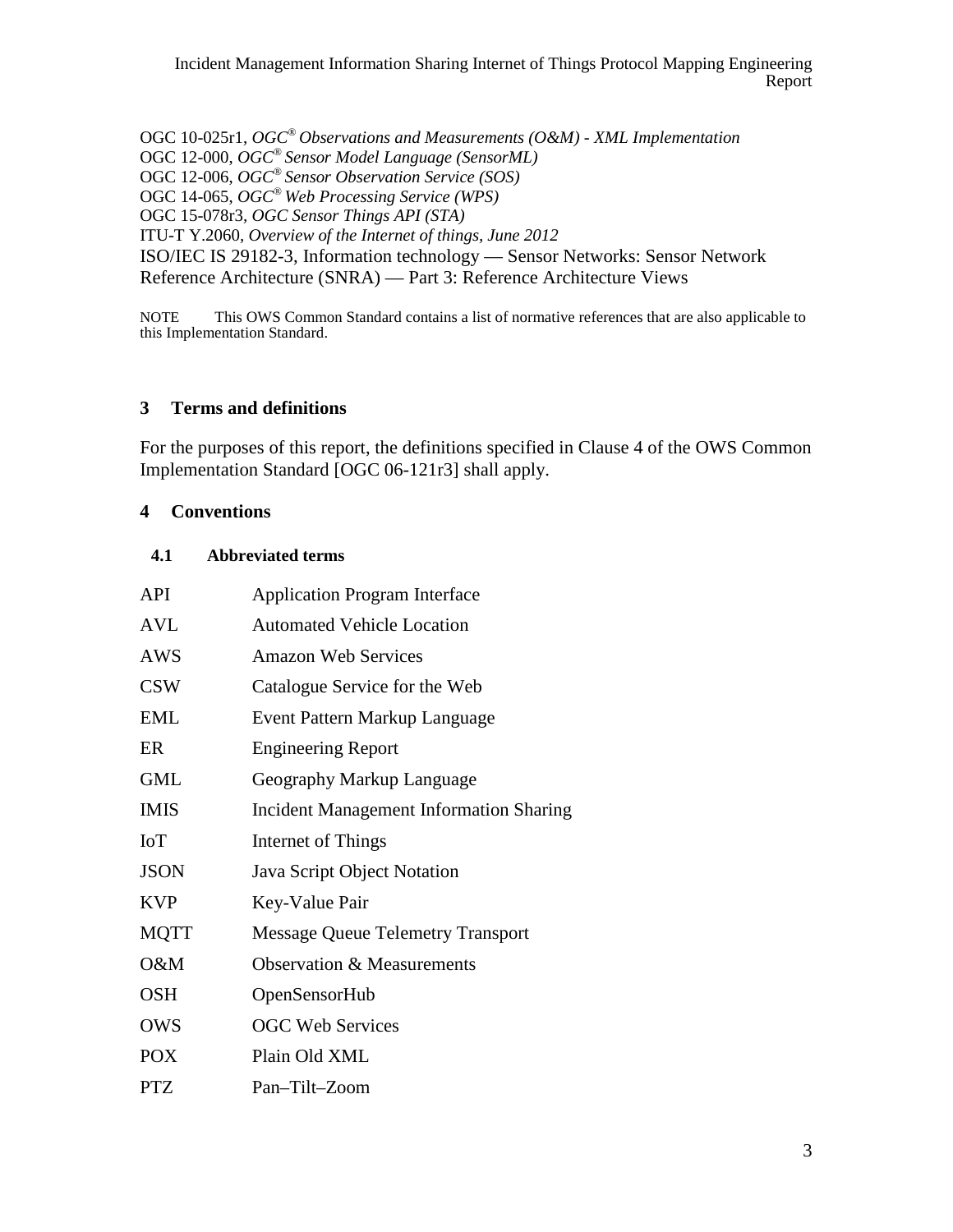| <b>SAS</b>  | Sensor Alert Service              |
|-------------|-----------------------------------|
| <b>SES</b>  | <b>Sensor Event Service</b>       |
| SensorML    | Sensor Model Language             |
| <b>SLD</b>  | <b>Styled Layer Descriptor</b>    |
| SOS         | <b>Sensor Observation Service</b> |
| <b>STA</b>  | <b>Sensor Things API</b>          |
| <b>SWE</b>  | <b>Sensor Web Enablement</b>      |
| <b>UAS</b>  | <b>Unmanned Aerial Sensor</b>     |
| <b>URI</b>  | Uniform Resource Identifier       |
| <b>URL</b>  | <b>Uniform Resource Locator</b>   |
| <b>UUID</b> | Universally Unique Identifier     |
| <b>WEPS</b> | Web Event Processing Service      |
| <b>WFS</b>  | <b>Web Feature Service</b>        |
| <b>WMS</b>  | Web Map Service                   |
| <b>WPS</b>  | <b>Web Processing Service</b>     |
| <b>XML</b>  | <b>Extensible Markup Language</b> |

### <span id="page-9-0"></span>**4.2 UML notation**

Most diagrams that appear in this ER are presented using the Unified Modeling Language (UML) static structure diagram, as described in Subclause 5.2 of [OGC 06-121r3].

### <span id="page-9-1"></span>**5 An IoT Reference Model**

### <span id="page-9-2"></span>**5.1 IoT Protocol Layers and Segments**

It is important to establish a reference model first, and then we can introduce the different IoT devices implemented in this pilot and how their different protocols are mapped to the OGC IoT architecture.

In this engineering report, we adopt the International Telecommunications Union Standardization Sector (ITU-T) IoT reference model. Figure 1 shows the ITU-T reference model for the IoT. The reference model consists of four layers, namely Device Layer, Network Layer, Service Support and Application Support Layer, and Application Layer. In the context of the Pilot, Sensor Hub Services are the Service Support and Application Support Layer. Detailed definition of the Sensor Hub Service can be found in the IMIS IoT Pilot ER [REF].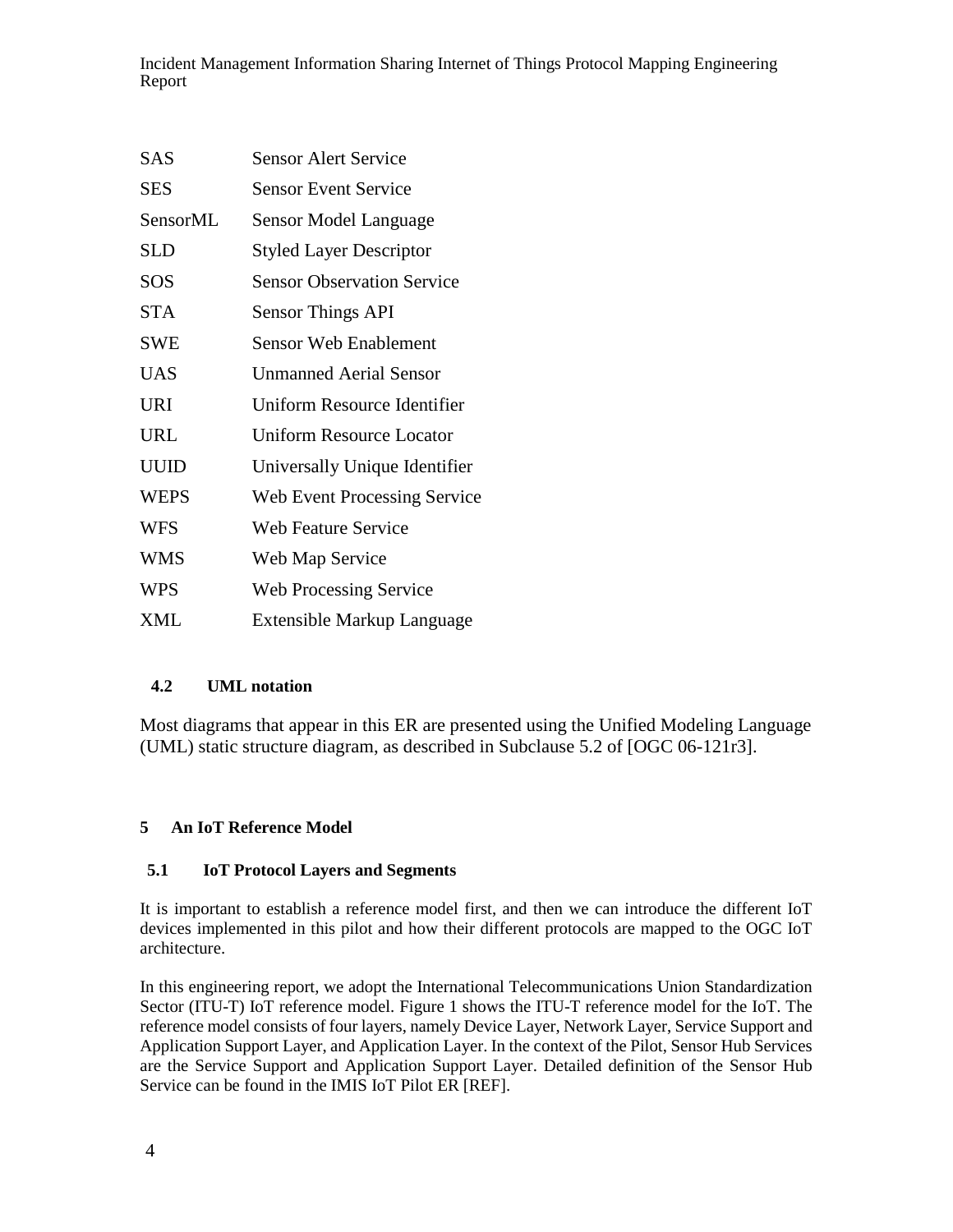

**Figure 1 - IoT Reference Model (adapted from Rec. ITU-T Y.2060)**

Each layer of the above four layers can be further divided into sub-layers. Figure 2 shows the sublayers of the four major IoT layers from an OGC perspective.

| Device Laver     |                   | Network Layer  | Service Support and Application Support Layer |                             | Application Layer                     |                    |
|------------------|-------------------|----------------|-----------------------------------------------|-----------------------------|---------------------------------------|--------------------|
| Sensor<br>Device | Gateway<br>Device | <b>Network</b> | Device-<br>Service<br><b>Interfaces</b>       | $\infty$<br><b>Services</b> | Application-<br>Service<br>Interfaces | <b>Application</b> |

**Figure 2 - IoT Reference Model and the Sub-layers**

According to the ITU-T definition, an IoT device is able to communicate, and optionally can sense, actuate, store and process data [ITU-T Y2060]. We can further decompose the device layer into two sub-layers: ([1](#page-10-0)) sensor device<sup>1</sup> and (2) gateway device. Sensor devices perform observations to detect or measure information related to the surrounding environment. IoT sensor devices are specifically able to transmit and/or receive information across a sensor network. In some cases, due to technology, size, cost, or other constraints, sensor devices are only able to form local sensor networks (LSN) or personal area networks (PAN) communicating with each other, or even simpler point-to-point connections, and require gateway devices to connect them with the wide area networks..

<span id="page-10-0"></span> $<sup>1</sup>$  In this pilot project, we did not include tasking scenarios, and as a result we did not include actuators.</sup>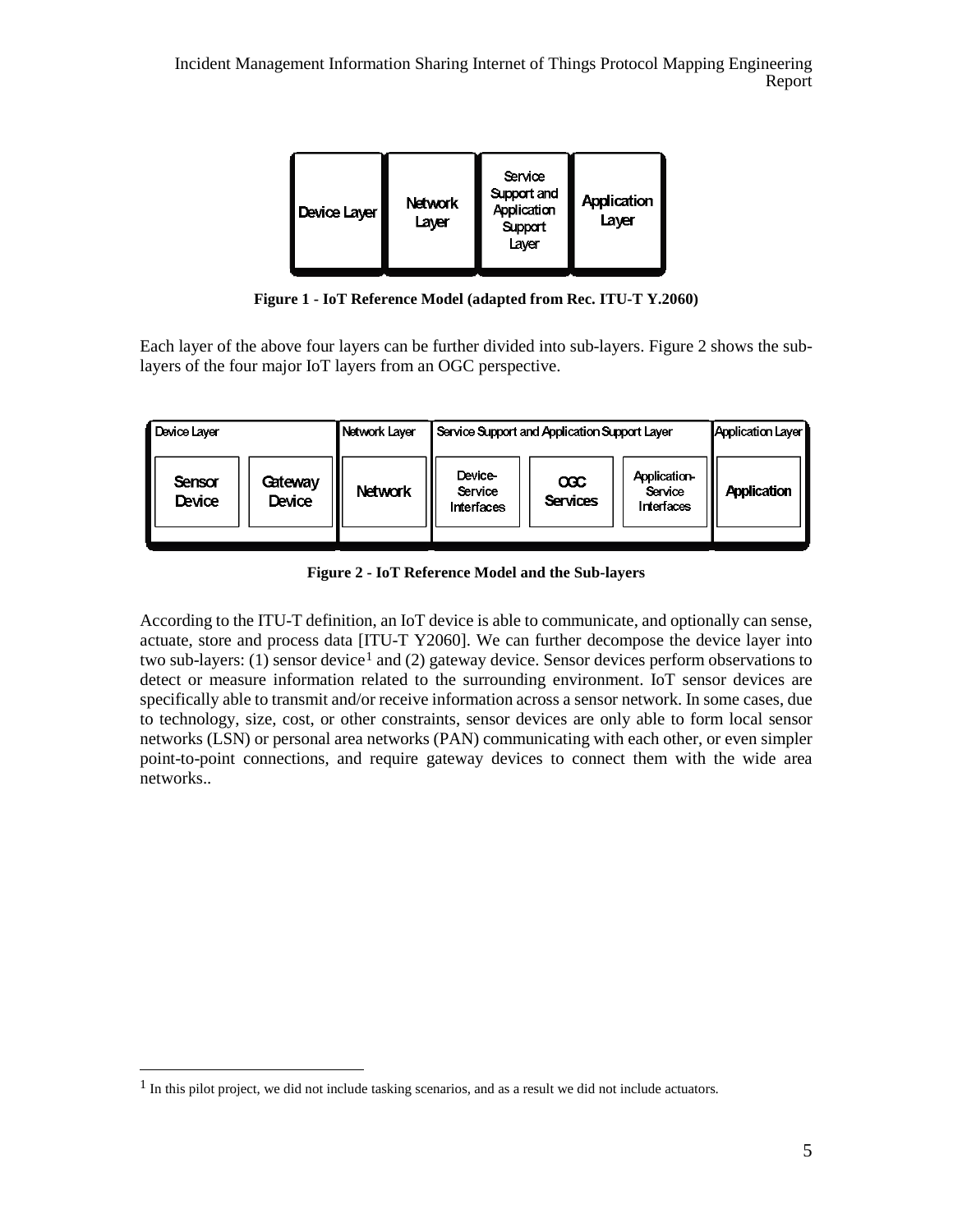

#### **Figure 3 - Sensor Devices Form Local Sensor Networks (LSN) and Connect to Gateway Devices**

A gateway role or device category also figures in an International Standards Organization (ISO) specified IoT architecture (ISO/IEC IS 29182-3). The general role that such a gateway plays is to connect separate networks. Depending on the nature of the network stack on each side, the gateway may need to support a number of functions on multiple protocol layers.

The main function of a gateway device is to provide protocol conversion. Two different situations require protocol conversions. The first situation is when different devices use different LSN / PAN technologies, and the gateway device can provide protocol conversion capabilities between them. For example, one sensor device may use Bluetooth Low Energy (BLE) and other sensor devices may use ZigBee. A gateway device is required to convert the two different protocols so that the two groups of sensor devices are able to communicate with each other. The second situation is when the LSN / PAN and the wide area (IP) network (WAN) use different protocols / technologies. For example, the LSN may use a ZigBee technology and the WAN may use a 3G technology. A gateway device is needed in order for the sensor devices to communicate with the services in the wide area network.

The Pilot implemented particular derivatives of the ITU-T / ISO gateway concept termed Sensor Hubs (S-Hub). The S-Hub combines the protocol and/or physical mapping between networks of a gateway with a variety of additional server functions such as:

- publishing sensors and data through OGC Web services
- initiating / managing registration of sensors and services for discovery purposes,
- storing and forwarding sensor observations
- publishing and generating events and notifications
- processing sensor observations (e.g. georeferencing, calibration) to create higher-value derivative information

In the future, S-Hubs are likely to support additional functions such as security enforcement, semantic mediation, and sensor status tracking that will be important to a viable OGC SWE-IoT architecture. A complete specification of S-Hub functionality will be covered in another document, but specific protocol mapping / conversion examples from the Pilot implementations will be covered here.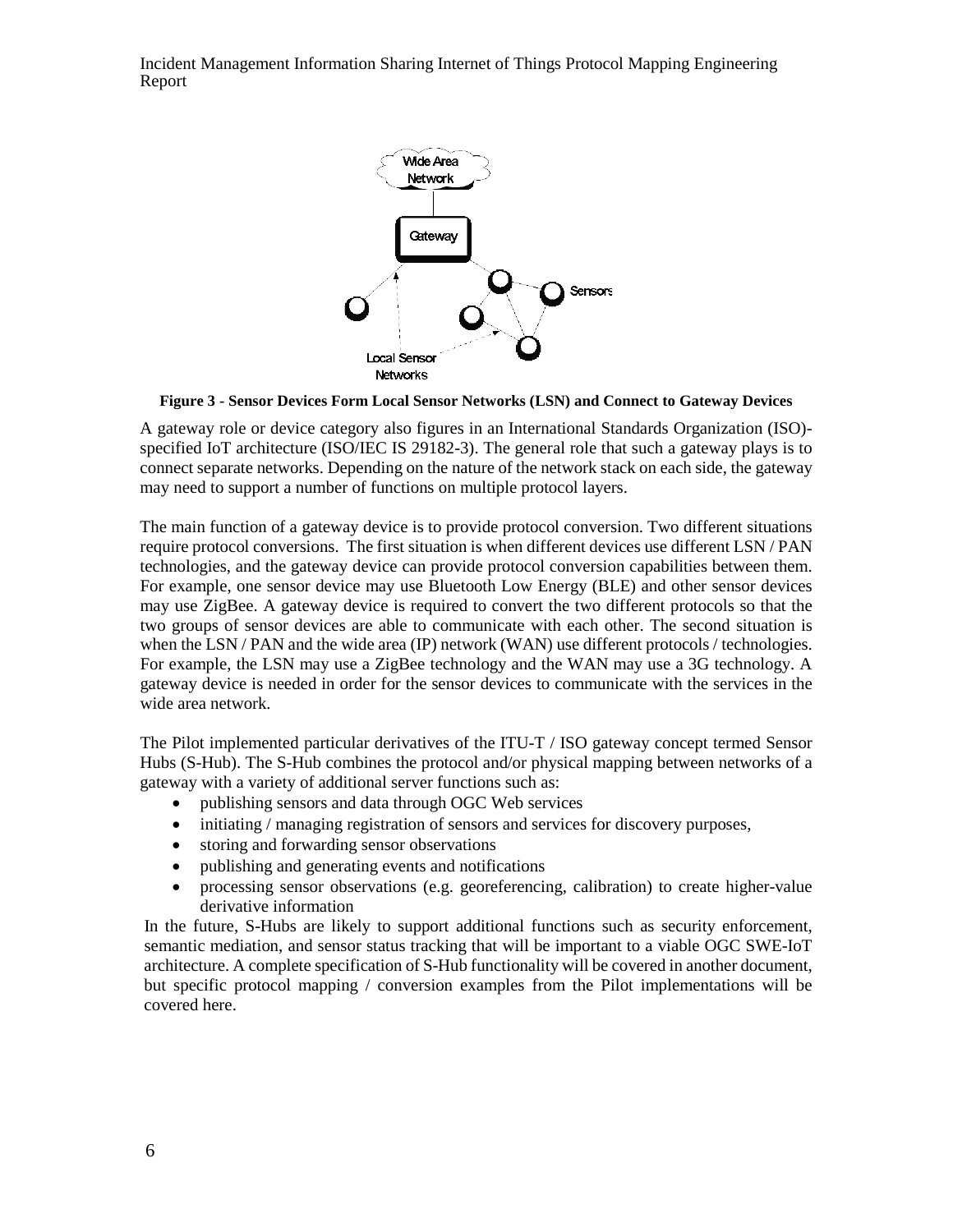

### <span id="page-12-0"></span>**5.2 Where Does the Protocol Mapping Happen?**

**Figure 4 - The IoT Reference Model and the Technologies Experimented in the IMIS IoT Pilot**

Figure 4 illustrates that mismatches between network segments can occur at any or all protocol layers in the ITU model. A gateway may therefore need to perform protocol mapping / conversion functions at any or all of these layers in order to maintain a true Internet of Things across them. Figure 4 also shows some of the protocols and technologies that played a part in the IMIS IoT Pilot, for example Catalog Service for the Web (CS/W), Message Queue Telemetry Transport (MQTT), and Bluetooth Low Energy (BLE). The diagram shows the vertical layering characteristic of an IoT distributed information system. This same stack is present in each of the horizontal segments of the system, LSN / PAN / WAN etc. but not all layers are equally well elaborated. For example, the application layer of a PAN segment is likely to be rudimentary at best, while the device details of most WAN segments can, one hopes, be safely ignored for most purposes. In the protocol mapping / conversion descriptions that follow, the main protocol or technology in each layer may be described but not necessarily each of the protocols being mapped from.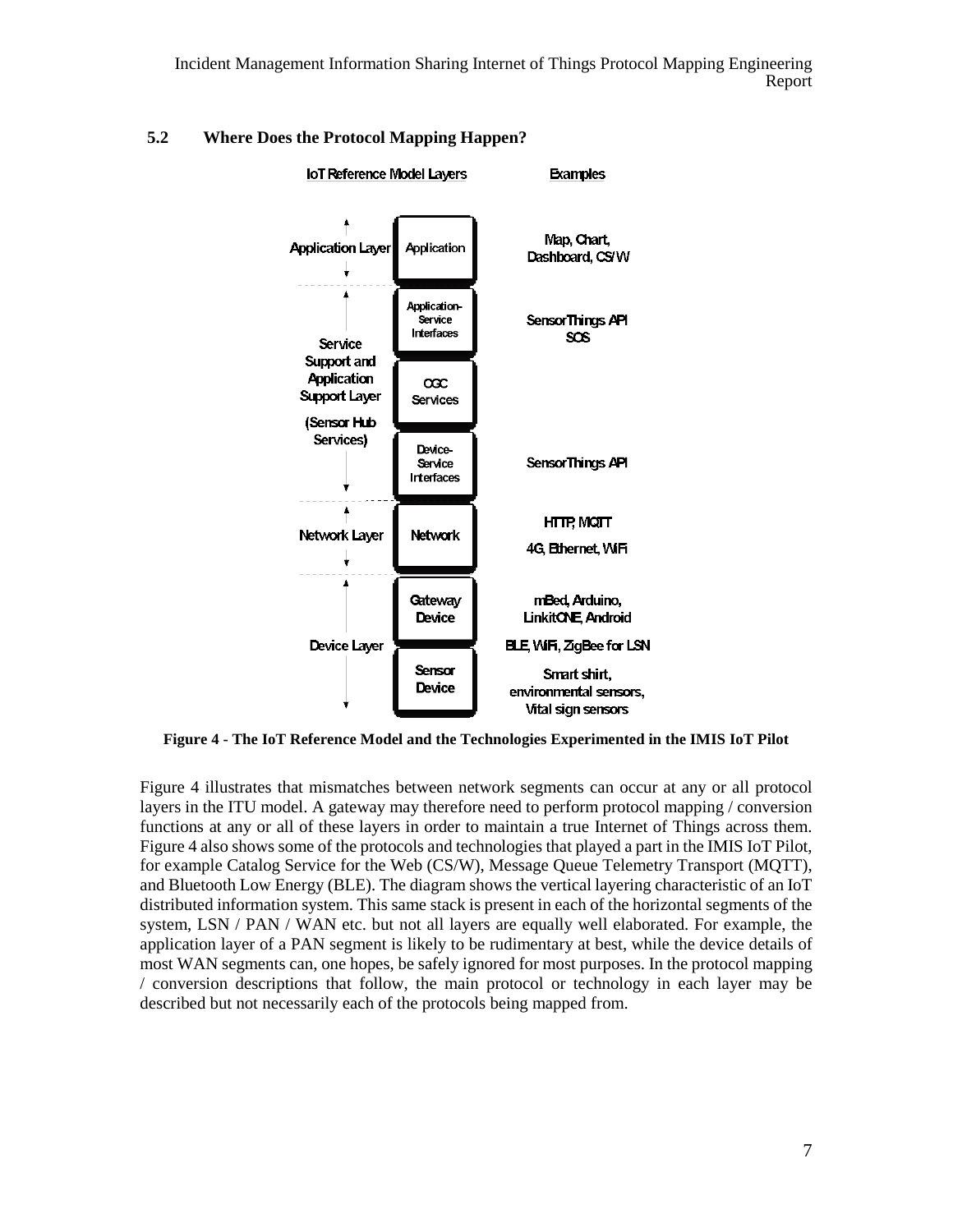### <span id="page-13-0"></span>**6 IMIS IoT Practices of Protocol Mapping**

This section provides the implementation details of the protocol mapping implemented in the Pilot.

#### <span id="page-13-1"></span>**6.1 SensorUp Smart Shirt (Hexoskin)**

|                                  | <b>Protocol Used</b>       | <b>Notes</b>             |
|----------------------------------|----------------------------|--------------------------|
| <b>Device Layer</b>              | Hexoskin Smart Shirt + BLE | http://www.hexoskin.com/ |
| <b>Gateway Layer</b>             | <b>Android Smartphone</b>  |                          |
| <b>Network Layer</b>             | HTTP/MQTT over 3G/4G or    |                          |
|                                  | WiFi                       |                          |
| <b>Device-Service Interfaces</b> | SensorThings API CREATE-   |                          |
| Layer                            | <b>UPDATE-DELETE</b>       |                          |
| <b>Application-Service</b>       | SensorThings API and       |                          |
| <b>Interfaces Layer</b>          | <b>MOTT</b> Extension      |                          |

#### **6.1.1 Data Model**

<span id="page-13-2"></span>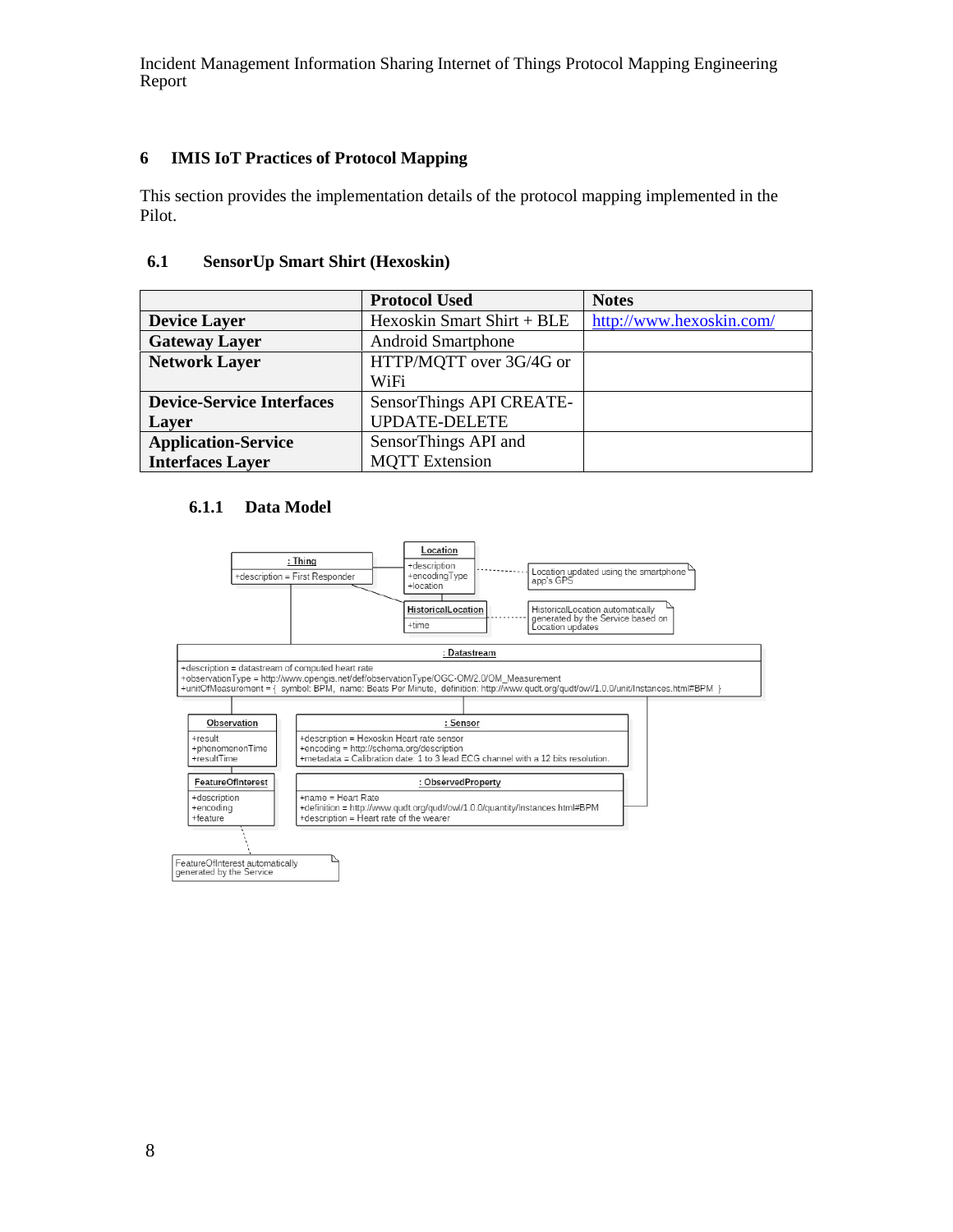### **6.1.2 Sequence Diagram**

<span id="page-14-0"></span>

#### <span id="page-14-1"></span>**6.1.3 Example Request/Response**

**Example 1 - Request/Response for Create Thing and Related Entities for Hexoskin Smart Shirt**

```
POST /Things HTTP1.1
Host: example.org/v1.0
Content-Type: application/json
{ 
   "description": "First Responder",
   "Locations": [
     { 
       "description": "GPS Location",
       "encodingType": "application/vnd.geo+json",
       "location": {
         "type": "Feature",
         "geometry": {
           "type": "Point",
         "coordinates": [-114.0708,51.0486] 
 } 
 } 
     } 
   ],
   "Datastreams": [
     { 
       "description": "datastream of computed heart rate",
       "unitOfMeasurement": {
         "name": " Beats Per Minute",
         "symbol": "BPM",
         "definition": "http://www.qudt.org/qudt/owl/1.0.0/unit/Instances.html#BPM"
       },
       "observationType": "http://www.opengis.net/def/observationType/OGC-
OM/2.0/OM_Measurement",
       "ObservedProperty": {
         "name": "Heart Rate",
         "definition": "http://www.qudt.org/qudt/owl/1.0.0/quantity/Instances.html#BPM",
         "description": "Heart rate of the wearer"
       },
       "Sensor": {
         "description": "Hexoskin Heart rate sensor",
         "encodingType": "http://schema.org/description",
         "metadata": "Calibration date: 1 to 3 lead ECG channel with a 12 bits 
resolution."
 } 
     } 
  ] 
}
```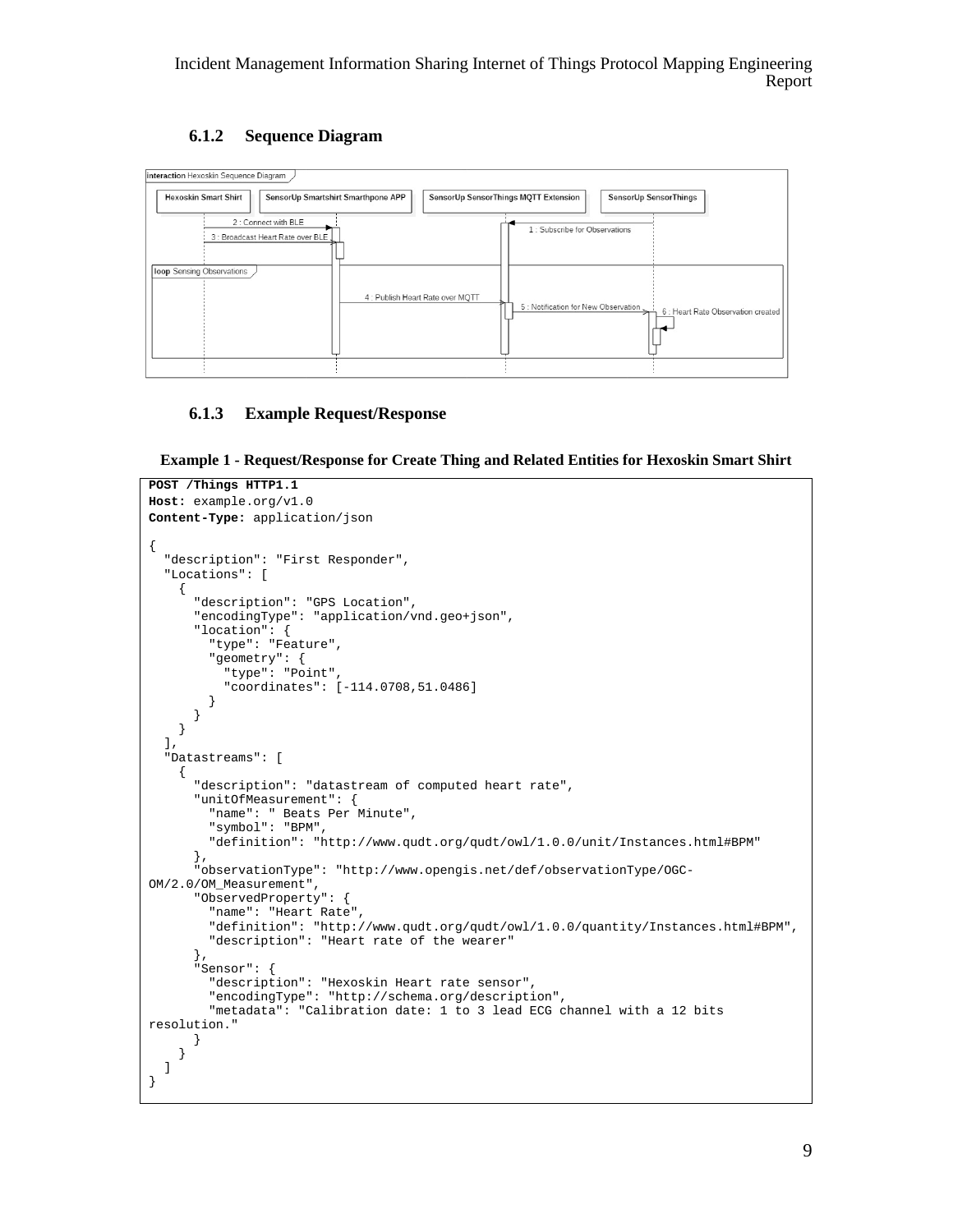```
Example Response
{ 
     "@iot.selfLink": "http://example.org/v1.0/Things(example_id)",
     "Datastreams@iot.navigationLink": "
http://example.org/v1.0/Things(example_id)/Datastreams",
     "@iot.id": example_id, 
     "description": "First Responder",
     "Locations@iot.navigationLink": "
http://example.org/v1.0/Things(example_id)/Locations",
     "properties": {},
     "HistoricalLocations@iot.navigationLink": 
"http://example.org/v1.0/Things(example_id)/HistoricalLocations"
}
```
#### **Example 2 - MQTT Publish for Creating Hexoskin Heart Rate Observation**

```
MQTT Publish
Topic: v1.0/Datastreams({example_id}/Observations 
Message: 
{ 
      "result": 70, 
      "phenonmenonTime": "2015-02-05T17:00:00Z"
```
#### <span id="page-15-0"></span>**6.2 SensorUp mBed SDK - Temperature Sensor (ZigBee to Ethernet)**

|                                  | <b>Protocol Used</b>       | <b>Notes</b>             |
|----------------------------------|----------------------------|--------------------------|
| <b>Device Layer</b>              | mBed Application Board $+$ | https://www.mbed.com/en/ |
|                                  | ZigBee                     |                          |
| <b>Gateway Layer</b>             | mBed Application Board     |                          |
| <b>Network Layer</b>             | HTTP/MQTT over Ethernet    |                          |
| <b>Device-Service Interfaces</b> | SensorThings API CREATE-   |                          |
| Layer                            | <b>UPDATE-DELETE</b>       |                          |
| <b>Application-Service</b>       | SensorThings API and       |                          |
| <b>Interfaces Layer</b>          | <b>MOTT</b> Extension      |                          |

}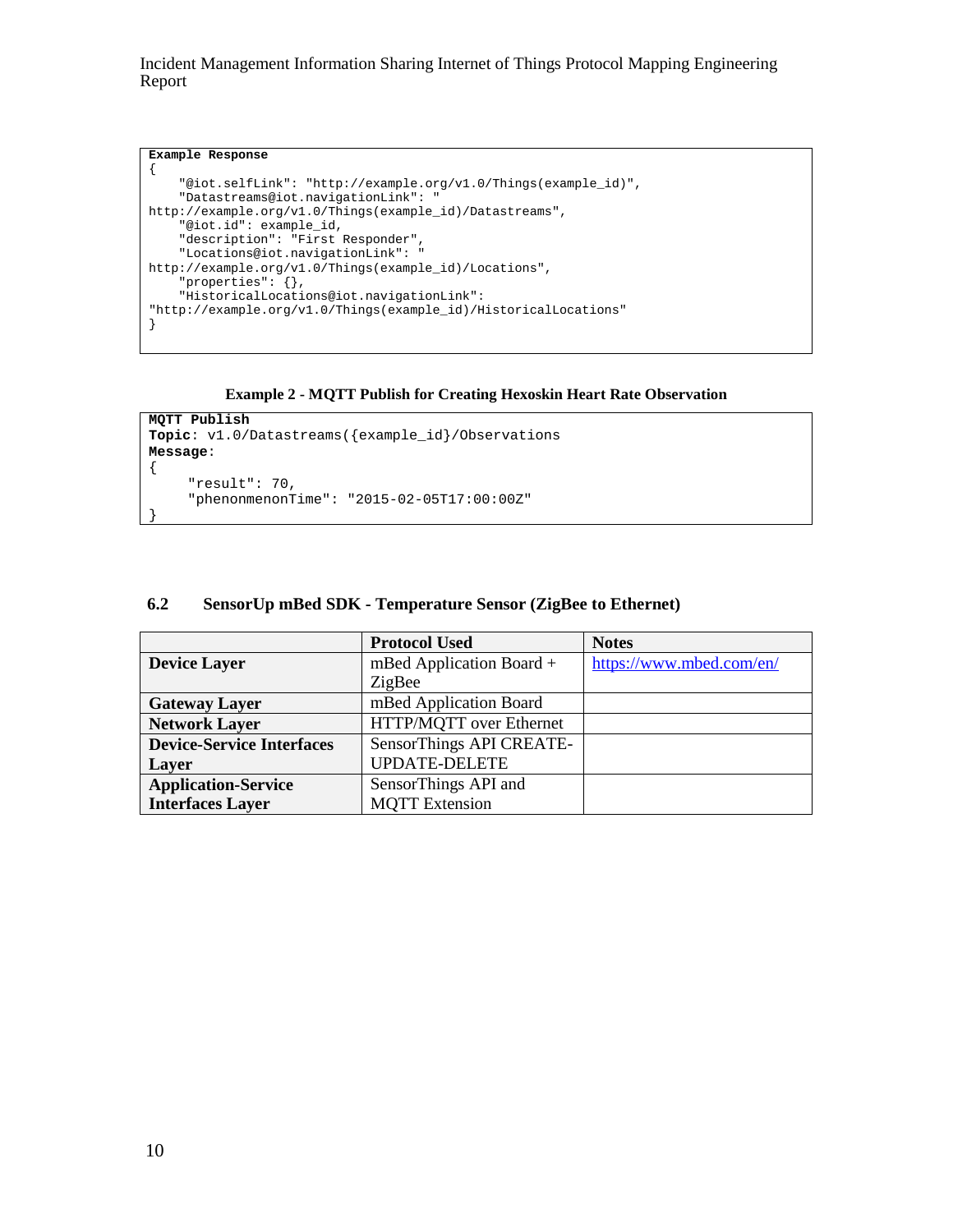### **6.2.1 Data Model**

<span id="page-16-0"></span>

### **6.2.2 Sequence Diagram**

<span id="page-16-1"></span>

### <span id="page-16-2"></span>**6.2.3 Example Request/Response**



```
POST /Things HTTP1.1
Host: example.org/v1.0
Content-Type: application/json
{ 
   "description": " mbed device with temperature sensor ",
   "Locations": [
     { 
       "description": "GPS Location",
       "encodingType": "application/vnd.geo+json",
       "location": {
         "type": "Feature",
         "geometry": {
            "type": "Point",
         "coordinates": [10,10]
 } 
\overline{\phantom{a}}
```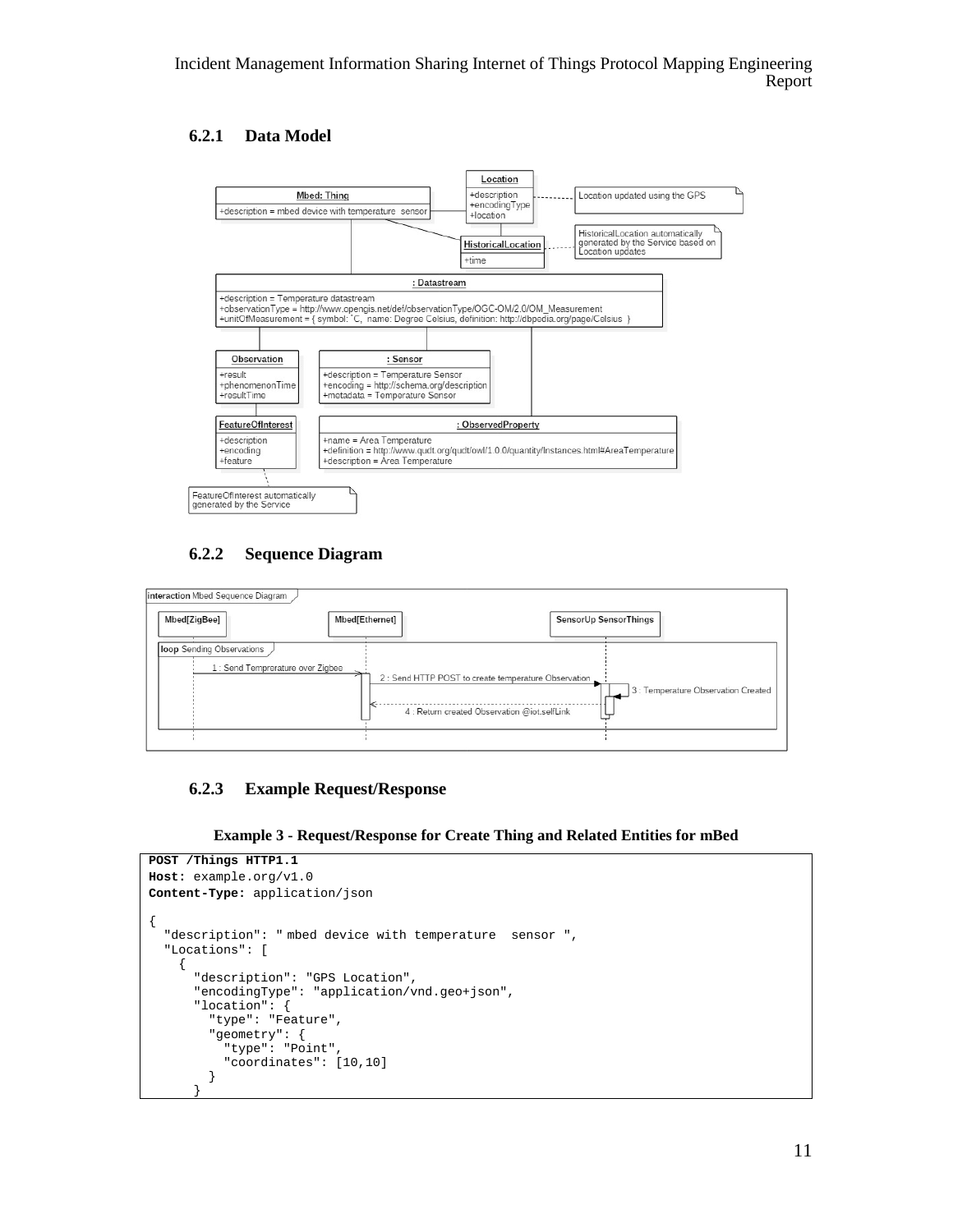```
 }
\Box,
   "Datastreams": [
     { 
       "description": " Temperature datastream ",
       "unitOfMeasurement": {
         "name": "Degree Celsius",
         "symbol": "˚C",
         "definition": "http://dbpedia.org/page/Celsius"
       },
       "observationType": "http://www.opengis.net/def/observationType/OGC-
OM/2.0/OM_Measurement",
       "ObservedProperty": {
         "name": " Area Temperature ",
         "definition": 
"http://www.qudt.org/qudt/owl/1.0.0/quantity/Instances.html#AreaTemperature",
         "description": " Area Temperature "
       },
       "Sensor": {
         "description": " Temperature Sensor",
         "encodingType": "http://schema.org/description",
       "metadata": " Temperature Sensor"
 } 
     } 
  ] 
} 
Example Response
{ 
     "@iot.selfLink": "http://example.org/v1.0/Things(1753459)",
     "Datastreams@iot.navigationLink": " 
http://example.org/v1.0/Things(12345)/Datastreams",
     "@iot.id": 12345,
     "description": "mbed device with temperature sensor",
     "Locations@iot.navigationLink": " http://example.org/v1.0/Things(12345)/Locations",
     "properties": {},
     "HistoricalLocations@iot.navigationLink": 
"http://example.org/v1.0/Things(12345)/HistoricalLocations"
```


```
POST /Datastreams({id})/Observations HTTP1.1
Host: example.org/v1.0
Content-Type: application/json
{ 
   "result": 25.6,
   "phenomenonTime": "2015-02-05T17:00:00Z",
} 
Example Response
\left\{ \right. "@iot.selfLink": "http://example.org/v1.0/Observations(1753459)",
     "Datastream@iot.navigationLink": " 
http://example.org/v1.0/Observations(12345)/Datastream",
     "@iot.id": 12345,
     "result": 25.6, 
     "phenomenonTime": "2015-02-05T17:00:00Z",
     "resultTime": null,
     "FeatureOfInterest@iot.navigationLink": 
"http://example.org/v1.0/Observations(12345)/FeatureOfInterest" 
}
```
}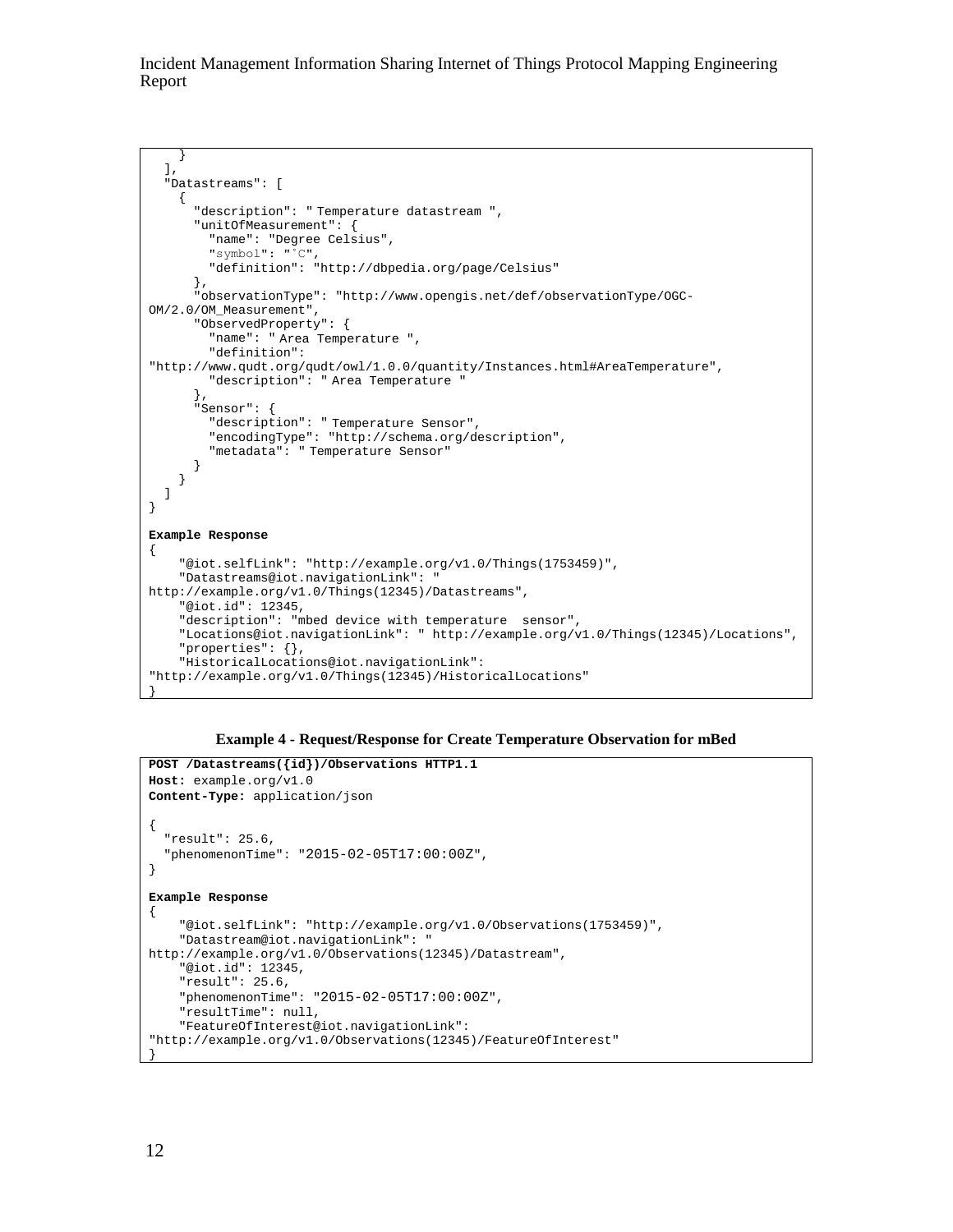|                                  | <b>Protocol Used</b>     | <b>Notes</b>        |
|----------------------------------|--------------------------|---------------------|
| <b>Device Layer</b>              | Linkit ONE Board + Grove | <b>Grove System</b> |
|                                  | <b>Sensors</b>           |                     |
| <b>Gateway Layer</b>             | Linkit ONE Board         | <b>Linkit ONE</b>   |
| <b>Network Layer</b>             | HTTP/MQTT over WiFi      |                     |
| <b>Device-Service Interfaces</b> | SensorThings API CREATE- |                     |
| Layer                            | <b>UPDATE-DELETE</b>     |                     |
| <b>Application-Service</b>       | SensorThings API and     |                     |
| <b>Interfaces Layer</b>          | <b>MOTT</b> Extension    |                     |

#### <span id="page-18-0"></span>**6.3 SensorUp Linkit ONE Software Development Kit - Environmental Sensor**

#### **6.3.1 Data Model**

<span id="page-18-2"></span><span id="page-18-1"></span>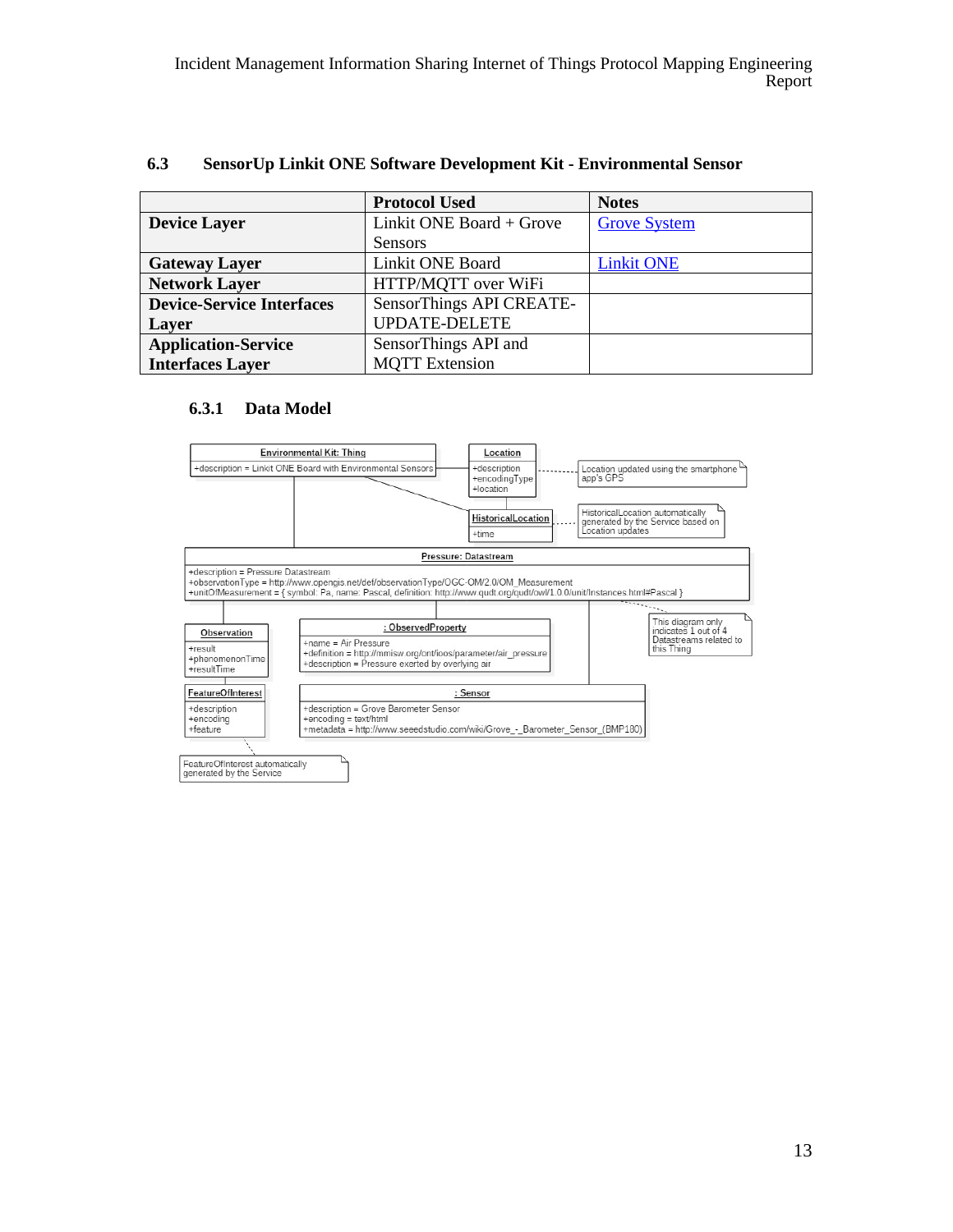#### **6.3.2 Sequence Diagram**

<span id="page-19-0"></span>

#### <span id="page-19-1"></span>**6.3.3 Example Request/Response**

#### **Example 5 - Request/Response for Create Thing and Related Entities for Linkit ONE Environmental**   $\text{Kit}^2$  $\text{Kit}^2$

```
POST /Things HTTP1.1
Host: example.org/v1.0
Content-Type: application/json
{
   "description": " Linkit ONE Board with Environmental Sensors ",
   "Locations": [
\mathcal{L} "description": "GPS Location",
       "encodingType": "application/vnd.geo+json",
       "location": {
         "type": "Feature",
          "geometry": {
            "type": "Point",
            "coordinates": [10,10]
         }
       }
     }
   ],
   "Datastreams": [
\mathcal{A} "description": " Pressure Datastream ",
       "unitOfMeasurement": {
         "name": "Pascal",
         "symbol": "Pa",
         "definition": " http://www.qudt.org/qudt/owl/1.0.0/unit/Instances.html#Pascal"
\qquad \qquad "observationType": "http://www.opengis.net/def/observationType/OGC-
OM/2.0/OM_Measurement",
       "ObservedProperty": {
         "name": " Air Pressure ",
          "definition": " http://mmisw.org/ont/ioos/parameter/air_pressure",
```
<sup>&</sup>lt;sup>2</sup> The example only contains one out of four Datastreams for Linkit ONE Environmental Kit.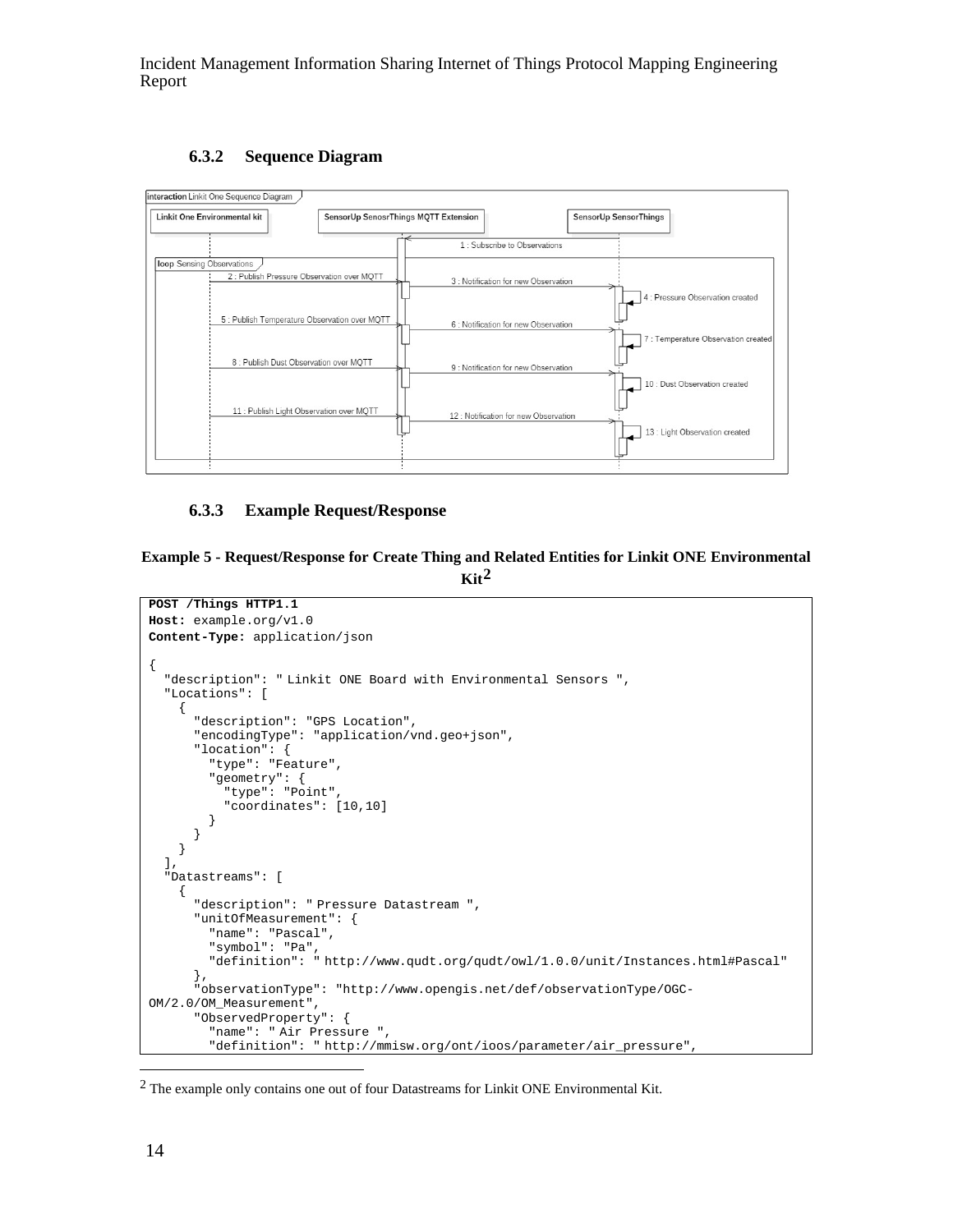```
 "description": " Pressure exerted by overlying air"
       },
       "Sensor": {
         "description": " Grove Barometer Sensor ",
         "encodingType": " text/html ",
         "metadata": " http://www.seeedstudio.com/wiki/Grove_-_Barometer_Sensor_(BMP180)" 
\qquad \qquad } 
   ] 
} 
Example Response
{ 
     "@iot.selfLink": "http://example.org/v1.0/Things(1753459)",
     "Datastreams@iot.navigationLink": " 
http://example.org/v1.0/Things(12345)/Datastreams",
     "@iot.id": 12345,
     "description": "Linkit ONE Board with Environmental Sensors ",
     "Locations@iot.navigationLink": " http://example.org/v1.0/Things(12345)/Locations",
     "properties": {},
     "HistoricalLocations@iot.navigationLink": 
"http://example.org/v1.0/Things(12345)/HistoricalLocations"
}
```


```
MQTT Publish
Topic: v1.0/Datastreams({id}/Observations 
Message: 
{ 
      "result": 23.1, 
      "phenonmenonTime": "2015-02-05T17:00:00Z"
```
#### <span id="page-20-0"></span>**6.4 SensorUp SensorThings Wearable Cam**

}

|                                  | <b>Protocol Used</b>      | <b>Notes</b> |
|----------------------------------|---------------------------|--------------|
| <b>Device Layer</b>              | <b>Android Smartphone</b> |              |
| <b>Gateway Layer</b>             | Same as Above             |              |
| <b>Network Layer</b>             | HTTP over WiFi            |              |
| <b>Device-Service Interfaces</b> | SensorThings API CREATE-  |              |
| Layer                            | <b>UPDATE-DELETE</b>      |              |
| <b>Application-Service</b>       | SensorThings API and MQTT |              |
| <b>Interfaces Layer</b>          | Extension                 |              |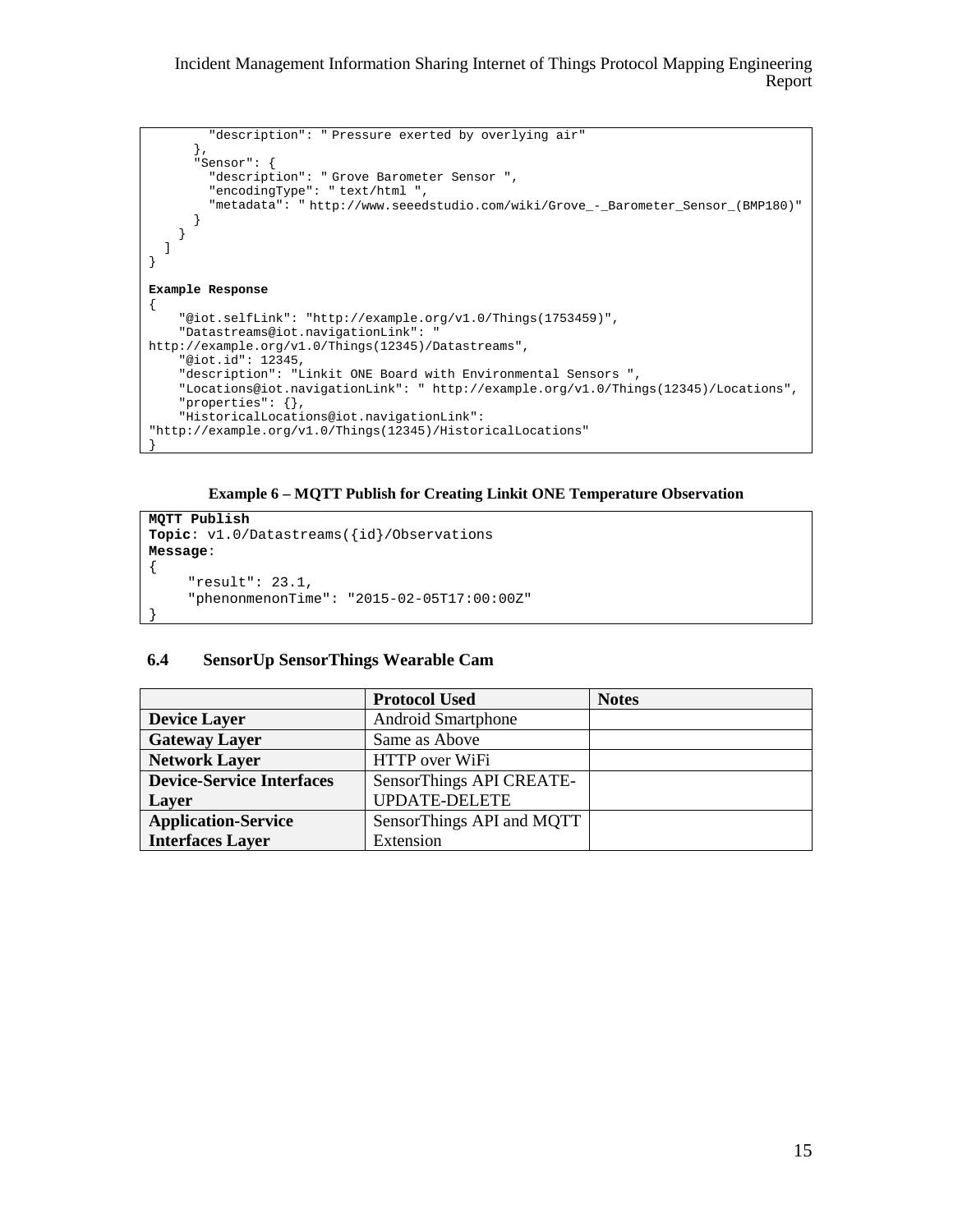#### <span id="page-21-0"></span>**6.4.1 Data Model**



#### **6.4.2 Sequence Diagram**

<span id="page-21-1"></span>

#### <span id="page-21-2"></span>**6.4.3 Example Request/Response**

```
Example 7 - Request/Response for Adding Wearable Camera Video Stream to SensorThings
```

```
POST /Things HTTP1.1
Host: example.org/v1.0
Content-Type: application/json
{
   "description": " Wearable Camera",
   "Locations": [
     {
       "description": "GPS Location",
       "encodingType": "application/vnd.geo+json",
       "location": {
         "type": "Feature",
         "geometry": {
```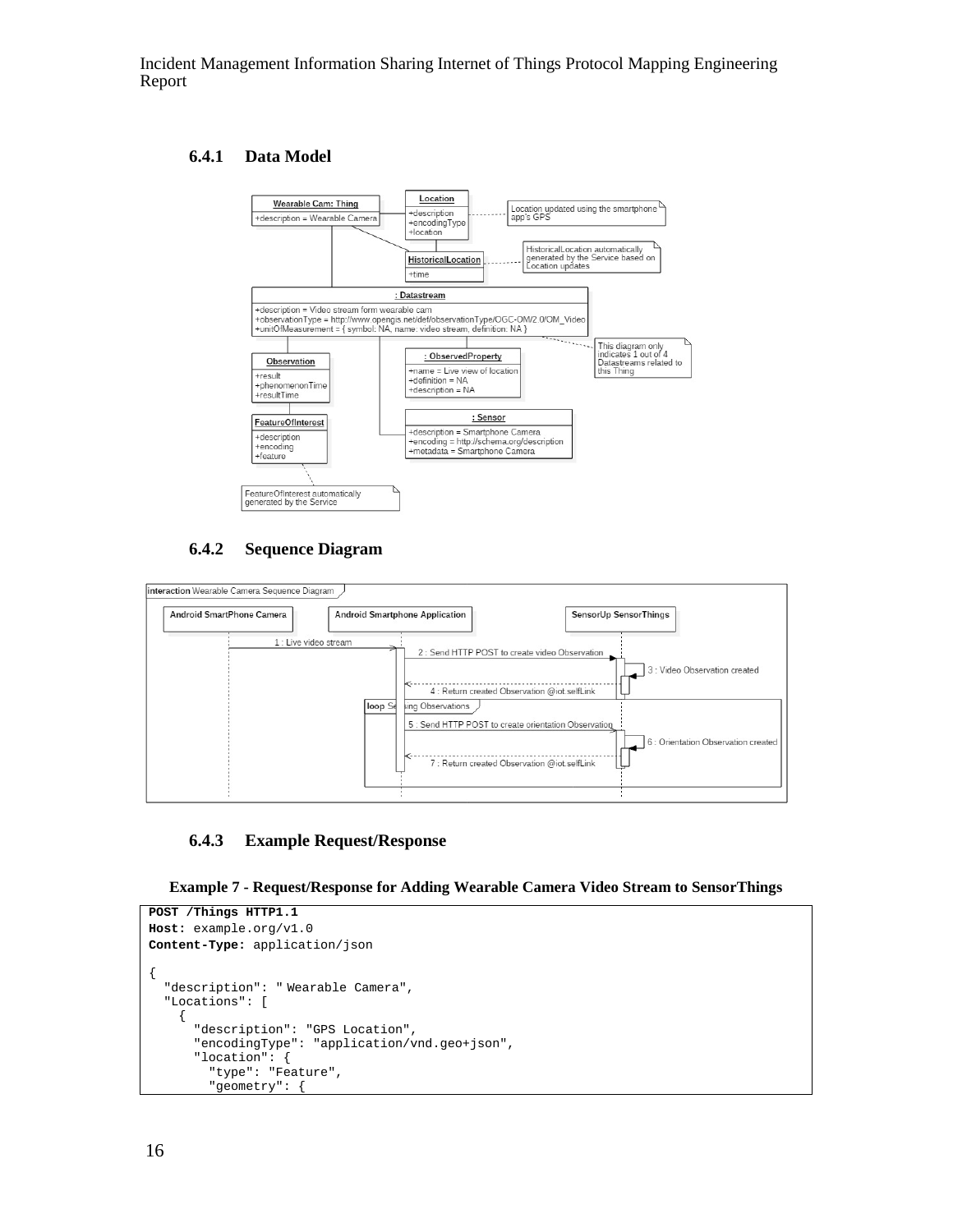```
 "type": "Point",
            "coordinates": [10,10]
          }
       }
     }
   ],
   "Datastreams": [
    \mathcal{L}_{\mathcal{L}_{\mathcal{L}}} "description": " Video stream form wearable cam ",
        "unitOfMeasurement": {
         "name": " video stream",
         "symbol": "NA",
          "definition": "NA"
        },
        "observationType": "http://www.opengis.net/def/observationType/OGC-
OM/2.0/OM_Video",
       "ObservedProperty": {
         "name": " Live view of location",
         "definition": "NA",
          "description": " NA "
        },
        "Sensor": {
         "description": " Smartphone Camera",
          "encodingType": "http://schema.org/description",
          "metadata": " Smartphone Camera"
        },
        "Observations": [{
          "result": " http://example.org/video"
       }]
     }
  ]
}
Example Response
{
     "@iot.selfLink": "http://example.org/v1.0/Things(1753459)",
     "Datastreams@iot.navigationLink": " 
http://example.org/v1.0/Things(12345)/Datastreams",
     "@iot.id": 12345,
     "description": " Wearable Camera",
      "Locations@iot.navigationLink": " http://example.org/v1.0/Things(12345)/Locations",
     "properties": {},
     "HistoricalLocations@iot.navigationLink": 
"http://example.org/v1.0/Things(12345)/HistoricalLocations"
}
```
#### **Example 8 - Request/Response for Create Orientation Observation for Wearable Camera**

```
POST /Datastreams({id})/Observations HTTP1.1
Host: example.org/v1.0
Content-Type: application/json
{
   "result": 83.38215637207031,
   "phenomenonTime": "2015-02-05T17:00:00Z",
}
Example Response
{
     "@iot.selfLink": "http://example.org/v1.0/Observations(1753459)",
     "Datastream@iot.navigationLink": " 
http://example.org/v1.0/Observations(12345)/Datastream",
     "@iot.id": 12345,
     "result": 83.38215637207031,
     "phenomenonTime": "2015-02-05T17:00:00Z",
```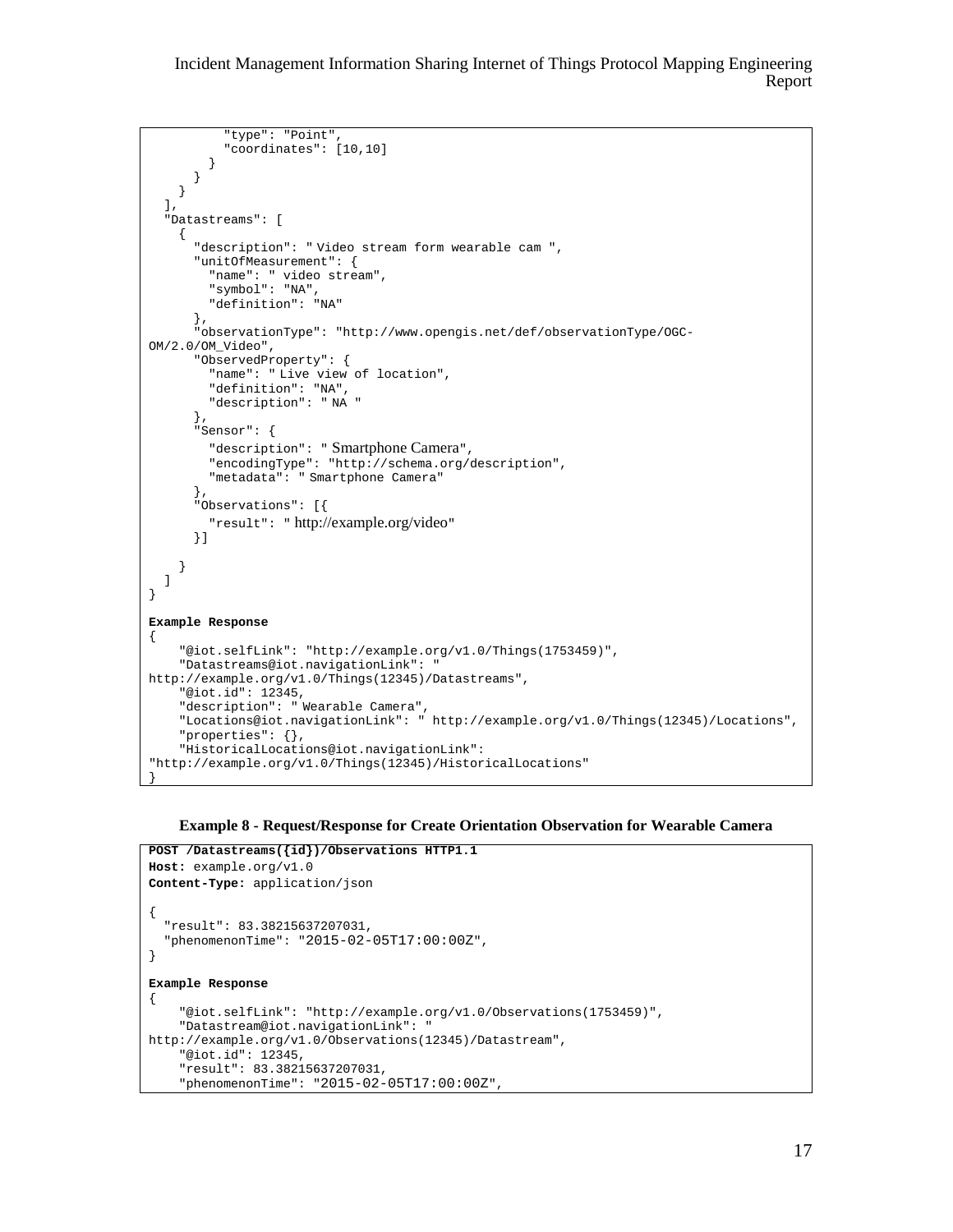"resultTime": null, "FeatureOfInterest@iot.navigationLink": "http://example.org/v1.0/Observations(12345)/FeatureOfInterest"

#### <span id="page-23-0"></span>**6.5 SensorUp SensorTag SDK**

}

|                                  | <b>Protocol Used</b>    | <b>Notes</b> |
|----------------------------------|-------------------------|--------------|
| <b>Device Layer</b>              | TI SensorTag            | SensorTag    |
| <b>Gateway Layer</b>             | <b>BLE</b>              |              |
| <b>Network Layer</b>             | MQTT over WiFi or 3G/4G |              |
| <b>Device-Service Interfaces</b> | SensorThings API MQTT   |              |
| Layer                            | <b>CREATE</b>           |              |
| <b>Application-Service</b>       | SensorThings API and    |              |
| <b>Interfaces Layer</b>          | <b>MOTT</b> Extension   |              |

#### **6.5.1 Data Model**

<span id="page-23-1"></span>

<span id="page-23-2"></span>FeatureOfInterest automatically<br>generated by the Service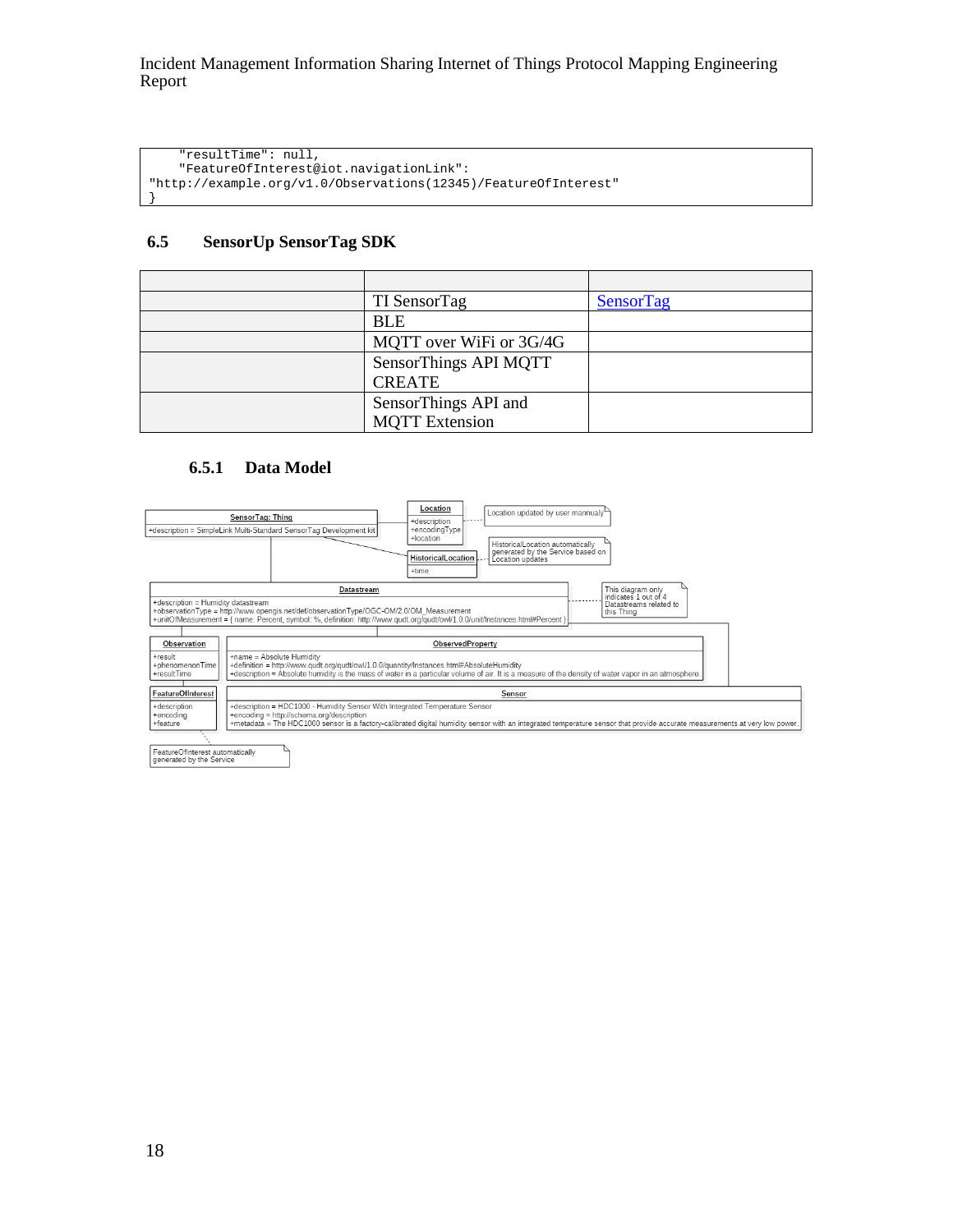### **6.5.2 Sequence Diagram**

<span id="page-24-0"></span>

### <span id="page-24-1"></span>**6.5.3 Example Request/Response**

```
Example 9 - Request/Response for Create Thing and Related Entities for SensorTag TI3
```

```
POST /Things HTTP1.1
Host: example.org/v1.0
Content-Type: application/json
{
   "description": " SimpleLink Multi-Standard SensorTag Development kit",
   "Locations": [
     {
       "description": "Manual Location Added",
       "encodingType": "application/vnd.geo+json",
       "location": {
         "type": "Feature",
         "geometry": {
           "type": "Point",
         "coordinates": [10,10]
 }
 }
     }
   ],
   "Datastreams": [
\mathcal{A} "description": "Humidity datastream",
       "unitOfMeasurement": {
         "name": "Percent",
         "symbol": "%",
         "definition": " http://www.qudt.org/qudt/owl/1.0.0/unit/Instances.html#Percent"
       },
       "observationType": "http://www.opengis.net/def/observationType/OGC-
OM/2.0/OM_Measurement",
       "ObservedProperty": {
         "name": " Absolute Humidity",
```
 <sup>3</sup> The example only contains one out of four Datastreams for SensorTag TI.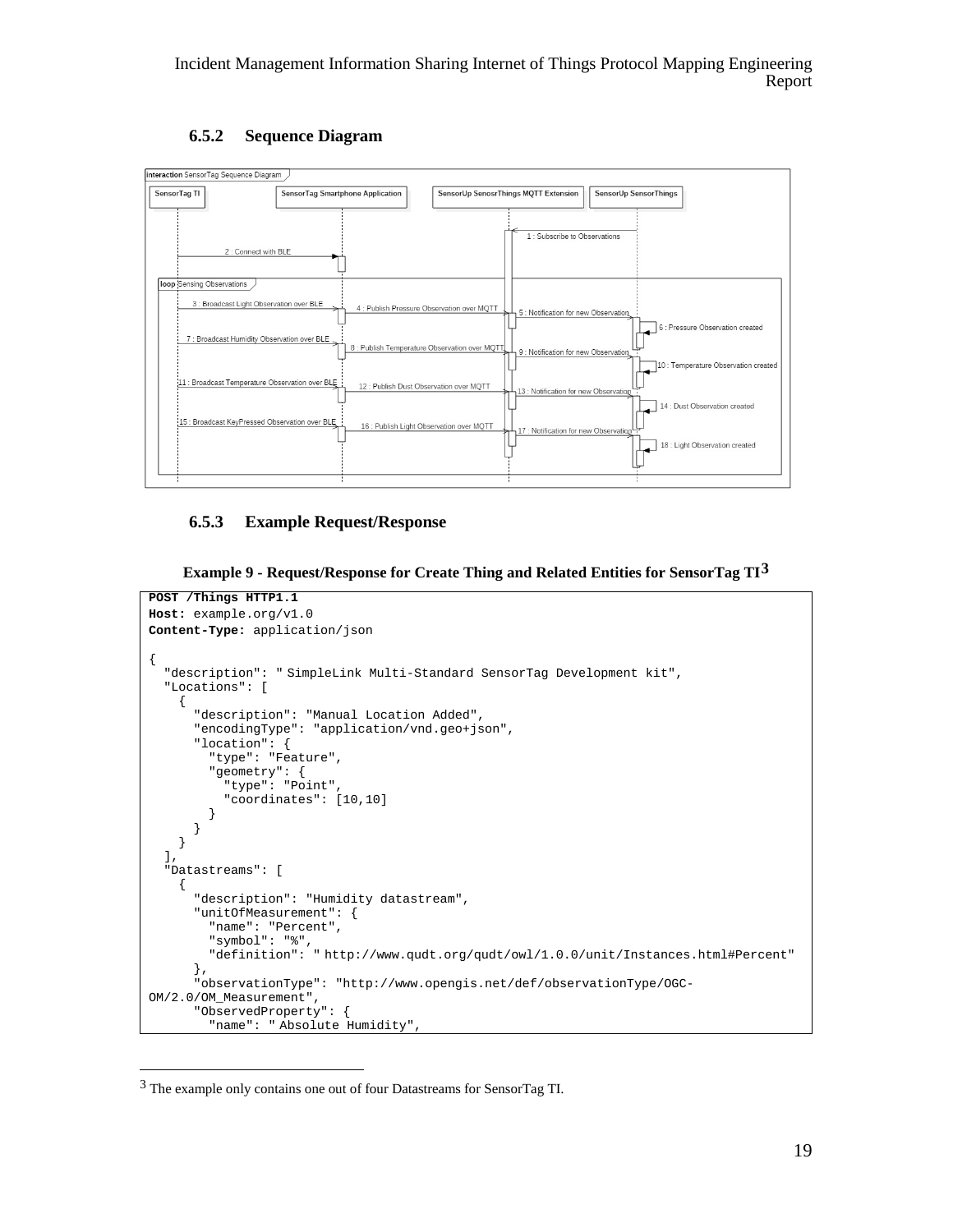```
 "definition": 
"http://www.qudt.org/qudt/owl/1.0.0/quantity/Instances.html#AbsoluteHumidity",
         "description": " Absolute humidity is the mass of water in a particular volume 
of air. It is a measure of the density of water vapor in an atmosphere." 
\qquad \qquad "Sensor": {
         "description": " HDC1000 - Humidity Sensor With Integrated Temperature Sensor",
         "encodingType": " http://schema.org/description",
         "metadata": "The HDC1000 sensor is a factory-calibrated digital humidity sensor 
with an integrated temperature sensor that provide accurate measurements at very low 
power." 
 } 
     } 
   ] 
} 
Example Response
{ 
     "@iot.selfLink": "http://example.org/v1.0/Things(1753459)",
     "Datastreams@iot.navigationLink": " 
http://example.org/v1.0/Things(12345)/Datastreams",
     "@iot.id": 12345,
     "description": " SimpleLink Multi-Standard SensorTag Development kit",
     "Locations@iot.navigationLink": " http://example.org/v1.0/Things(12345)/Locations",
     "properties": {},
     "HistoricalLocations@iot.navigationLink": 
"http://example.org/v1.0/Things(12345)/HistoricalLocations"
}
```


```
MQTT Publish
Topic: v1.0/Datastreams({id}/Observations 
Message: 
\mathcal{L} "result": 45, 
      "phenonmenonTime": "2015-02-05T17:00:00Z" 
}
```
#### <span id="page-25-0"></span>**6.6 Open Sensor Hub (OSH)-enabled Unmanned Aerial System (UAS)**

| 3DR Solo   | Customized |
|------------|------------|
| $IIAV +$   | ArduPilot  |
| GoPro      | controller |
| camera ->  | software,  |
| Linux      | connected  |
| Ground     | by UDP     |
| Control    | MavLink    |
| System     | telemetry  |
| Open       | Connected  |
| Sensor Hub | via Wi-Fi  |
|            | to UAV     |
|            | and        |
|            | controller |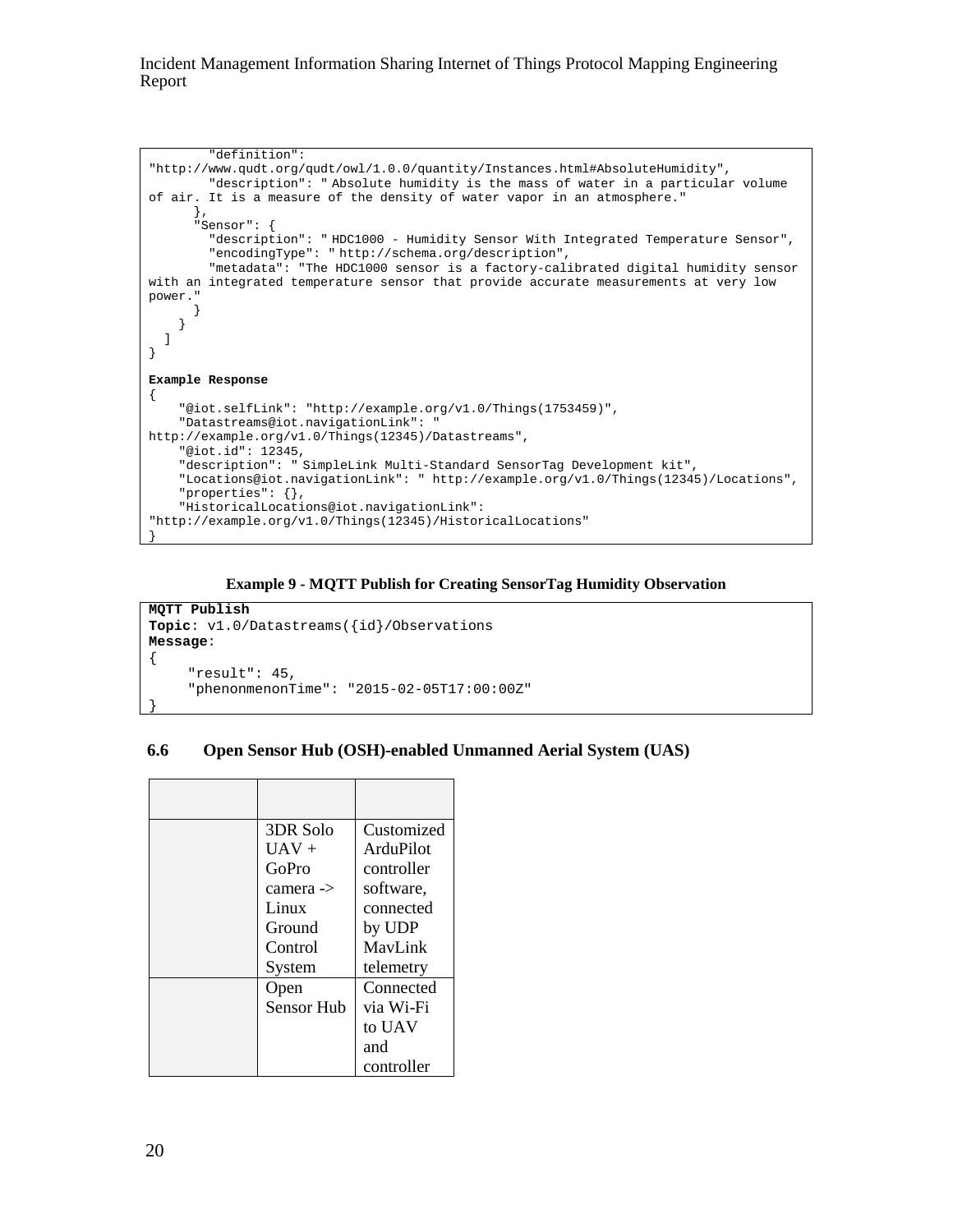|                                                       | <b>Network</b><br>Layer<br>Device-<br><b>Service</b><br><b>Interfaces</b><br>Layer | Wi-Fi to<br><b>LTE</b><br>Cellular<br><b>SOS</b><br>Transaction | <b>Tethered</b><br>cellphone<br>and cellular<br>modem<br>router<br>H.264 MP4<br>video<br>encoding |                                                                                           |              |
|-------------------------------------------------------|------------------------------------------------------------------------------------|-----------------------------------------------------------------|---------------------------------------------------------------------------------------------------|-------------------------------------------------------------------------------------------|--------------|
|                                                       | <b>Application-</b><br><b>Service</b><br><b>Interfaces</b><br>Layer                | SOS & JS<br>browser<br>client                                   |                                                                                                   |                                                                                           |              |
|                                                       |                                                                                    |                                                                 | <b>Protocol Used</b>                                                                              |                                                                                           | <b>Notes</b> |
| <b>Device Layer</b>                                   |                                                                                    | <b>Control System</b>                                           | 3DR Solo UAV + GoPro<br>camera -> Linux Ground                                                    | <b>Customized ArduPilot</b><br>controller software, connected<br>by UDP MavLink telemetry |              |
| <b>Gateway Layer</b>                                  |                                                                                    | Open Sensor Hub                                                 |                                                                                                   | Connected via Wi-Fi to UAV<br>and controller                                              |              |
| <b>Network Layer</b>                                  |                                                                                    |                                                                 | Wi-Fi to LTE Cellular                                                                             | Tethered cellphone and<br>cellular modem router                                           |              |
| <b>Device-Service Interfaces</b><br>Layer             |                                                                                    | <b>SOS Transaction</b>                                          |                                                                                                   | H.264 MP4 video encoding                                                                  |              |
| <b>Application-Service</b><br><b>Interfaces Layer</b> |                                                                                    |                                                                 | SOS & JS browser client                                                                           |                                                                                           |              |

|                                  | <b>Protocol Used</b>                       | <b>Notes</b>               |
|----------------------------------|--------------------------------------------|----------------------------|
| <b>Device Layer</b>              | 3DR Solo UAV + GoPro                       | Customized ArduPilot       |
|                                  | $\alpha$ camera $\rightarrow$ Linux Ground | controller software,       |
|                                  | Control System                             | connected by UDP MavLink   |
|                                  |                                            | telemetry                  |
| <b>Gateway Layer</b>             | Open Sensor Hub                            | Connected via Wi-Fi to UAV |
|                                  |                                            | and controller             |
| <b>Network Layer</b>             | Wi-Fi to LTE Cellular                      | Tethered cellphone and     |
|                                  |                                            | cellular modem router      |
| <b>Device-Service Interfaces</b> | <b>SOS</b> Transaction                     | H.264 MP4 video encoding   |
| Layer                            |                                            |                            |
| <b>Application-Service</b>       | SOS & JS browser client                    |                            |
| <b>Interfaces Layer</b>          |                                            |                            |

### <span id="page-26-0"></span>**7 Summary and Conclusions**

The IMIS IoT pilot project provided an opportunity to test the OGC IoT standards using real-world scenarios defined by first responders. It demonstrated the maturity of the OGC standards and the 'state-of-practical'. This report describes and begins to systematize the protocol conversions and other adaptations that were undertaken in the pilot in order to develop a scalable information system architecture combining the best features of the Internet of Things and OGC Sensor Web